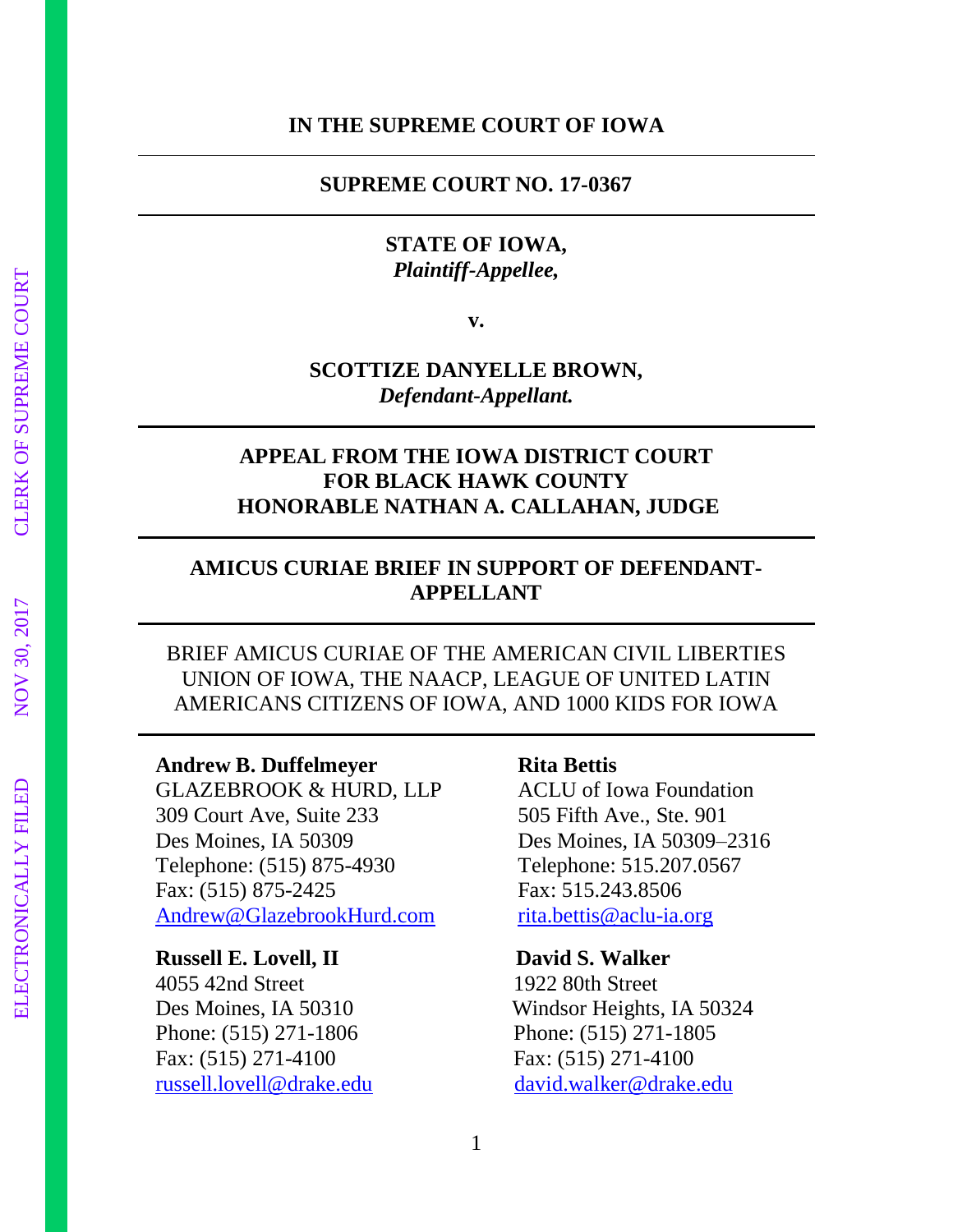# **TABLE OF CONTENTS**

| STATEMENT REQUIRED BY IOWA R. APP. P. 6.906(4)(d)7                                        |
|-------------------------------------------------------------------------------------------|
|                                                                                           |
|                                                                                           |
| PRETEXT TRAFFIC STOPS ARE UNREASONABLE SEIZURES<br>I.                                     |
| UNDER ARTICLE I, SECTION 8 OF THE IOWA CONSTITUTION.  9                                   |
| A. The Real-World Consequences of Pretext Traffic Stops Demonstrate                       |
|                                                                                           |
| Pretext Traffic Stops Are Insulting, Arbitrary, and Violative of<br>$\mathbf{i}$ .        |
| Pretext Traffic Stops Perpetuate Racially-Disparate Policing. 13<br>$\ddot{\mathbf{u}}$ . |
| Racial Disparities in Pretext Stops Lead to Serious Social and<br>$\overline{111}$ .      |
| iv. Pretext Stops Put People of Color In Fear For Their Lives and                         |
| B. If Pretext Cannot Justify Prolonging a Traffic Stop, It Cannot Provide                 |
|                                                                                           |
| C. This Court Should Adopt a Burden-Shifting Test for Determining                         |
|                                                                                           |
|                                                                                           |
|                                                                                           |
|                                                                                           |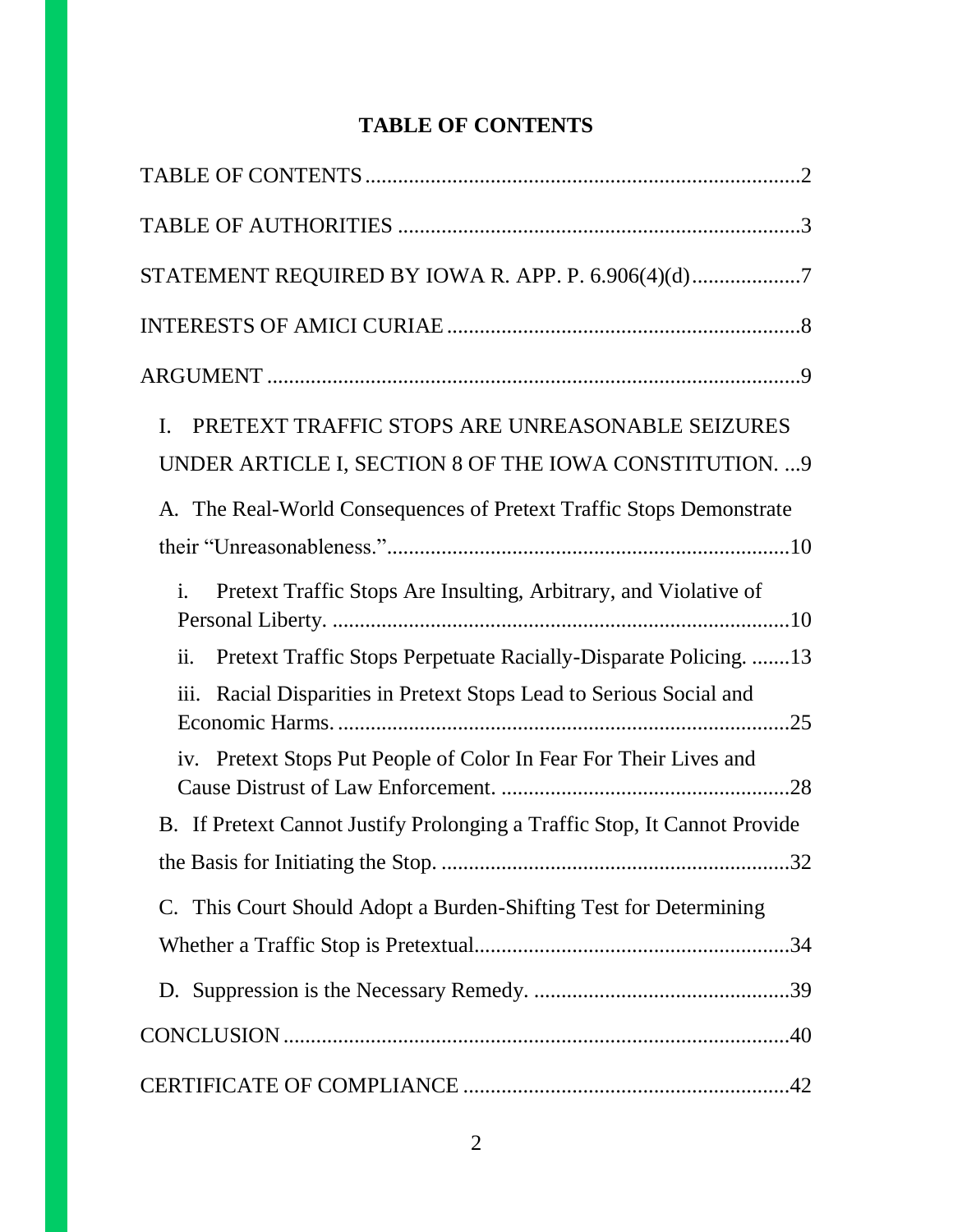# **TABLE OF AUTHORITIES**

# **CASES**

| Coe v. Northern Pipe Products, 589 F.Supp.2d 1055       |  |
|---------------------------------------------------------|--|
|                                                         |  |
|                                                         |  |
|                                                         |  |
| McDonnell Douglas Corp. v. Green, 411 U.S. 792 (1973)35 |  |
|                                                         |  |
|                                                         |  |
|                                                         |  |
|                                                         |  |
|                                                         |  |
|                                                         |  |
|                                                         |  |
|                                                         |  |
|                                                         |  |
|                                                         |  |
|                                                         |  |
|                                                         |  |

# **STATUTES**

|--|--|

# **OTHER AUTHORITIES**

| Alan Blinder et al., "Ex-South Carolina Officer Is Indicted in Shooting        |
|--------------------------------------------------------------------------------|
| Death of Black Man," N.Y. Times, June 8, 2015,                                 |
|                                                                                |
| American Civil Liberties Union, "The War on Marijuana in Black and White       |
| (2013)," <i>available at https://www.aclu.org/report/report-war-marijuana-</i> |
|                                                                                |
| American Civil Liberties Union and Human Rights Watch, "Every 25               |
| Seconds: The Human Toll of Criminalizing Drug Use in the United States         |
|                                                                                |
| American Civil Liberties Union, "Felony Disenfranchisement Laws,"              |
| https://www.aclu.org/issues/voting-rights/voter-restoration/felony-            |
|                                                                                |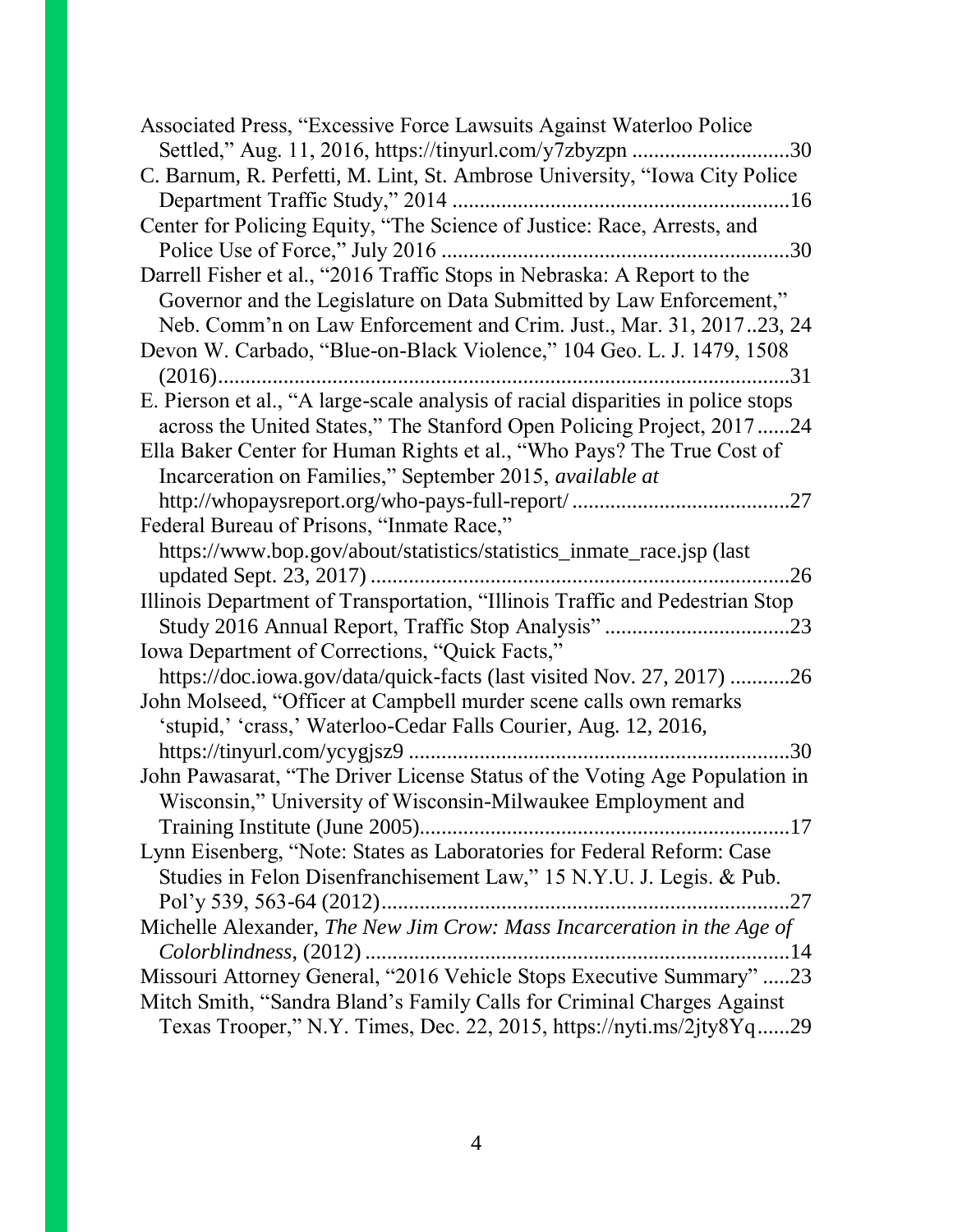| Barack Obama, President of the United States, Address to the Congressional<br>Black Caucus (Aug. 3, 2015), |
|------------------------------------------------------------------------------------------------------------|
| https://www.youtube.com/watch?v=N4UyJv8C_Xo 14                                                             |
| Reuters, "I tend to be wary around police officers,"                                                       |
|                                                                                                            |
| https://polling.reuters.com/#!poll/TM414Y14_2 (last visited Nov. 27,                                       |
| Richard Perez-Pena, "University of Cincinnati Officer Indicted in Shooting                                 |
| Death of Samuel DeBose," N.Y. Times, July 29, 2015,                                                        |
| .29                                                                                                        |
|                                                                                                            |
| Sarah E. Hendricks, "Living in Car Culture Without a License," April 2014                                  |
|                                                                                                            |
| Sharon LaFraniere and Mitch Smith, "Philando Castile Was Pulled Over 49                                    |
| Times in 13 Years, Often for Minor Infractions," New York Times, July                                      |
|                                                                                                            |
| The Sentencing Project, "6 Million Lost Voters," 2016,                                                     |
|                                                                                                            |
| The Sentencing Project, "Criminal Justice Facts,"                                                          |
| http://www.sentencingproject.org/criminal-justice-facts (last visited Nov.                                 |
| The Sentencing Project, "Iowa and Felony Disenfranchisement (2005)," at 2,                                 |
|                                                                                                            |
| The Sentencing Project, "State-By-State Data,"                                                             |
| http://www.sentencingproject.org/the-facts/#detail (last visited Nov. 27,                                  |
|                                                                                                            |
| The State Data Center of Iowa and the Iowa Commission on the Status of                                     |
| African-Americans, "African-Americans in Iowa: 2017," Feb. 201621                                          |
| U.S. Census Bureau, "American FactFinder,"                                                                 |
| https://factfinder.census.gov/bkmk/table/1.0/en/DEC/10_SF1/SF1DP1/160                                      |
|                                                                                                            |
| U.S. Census Bureau, "American FactFinder," https://tinyurl.com/ycacpnd8                                    |
|                                                                                                            |
| U.S. Census Bureau, "QuickFacts: Black Hawk County, Iowa,"                                                 |
| https://www.census.gov/quickfacts/fact/table/blackhawkcountyiowa/PST0                                      |
|                                                                                                            |
| U.S. Census Bureau, "QuickFacts: Linn County, Iowa,"                                                       |
| https://www.census.gov/quickfacts/fact/table/linncountyiowa/PST045216                                      |
|                                                                                                            |
|                                                                                                            |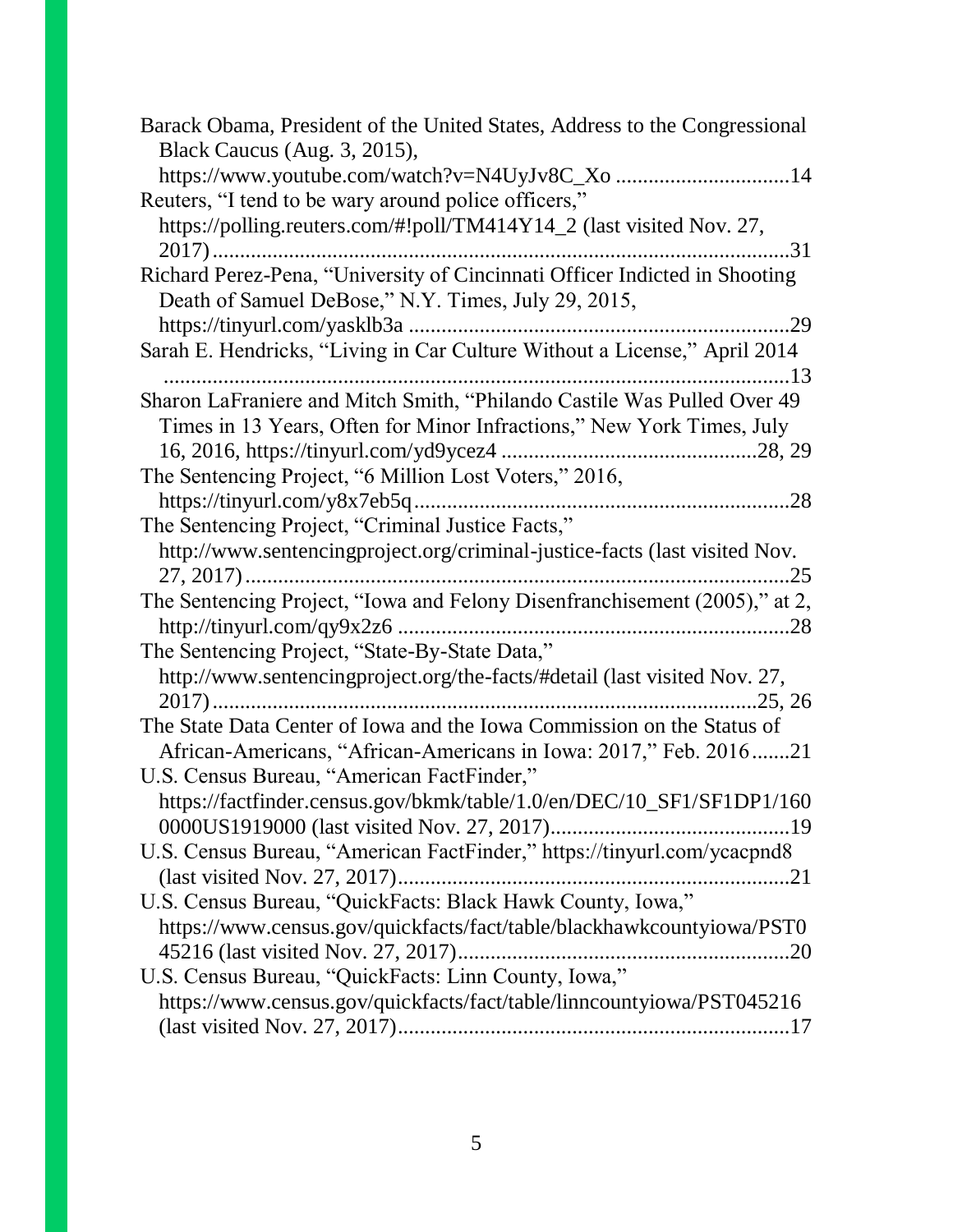| U.S. Census Bureau, "QuickFacts: Scott County, Iowa,"                      |  |
|----------------------------------------------------------------------------|--|
| https://www.census.gov/quickfacts/fact/table/scottcountyiowa/RHI125216     |  |
|                                                                            |  |
| Wayne R. LaFave, 1 Search and Seizure 1.4(f), p.186-8 ( $5th$ ed. 2012) 12 |  |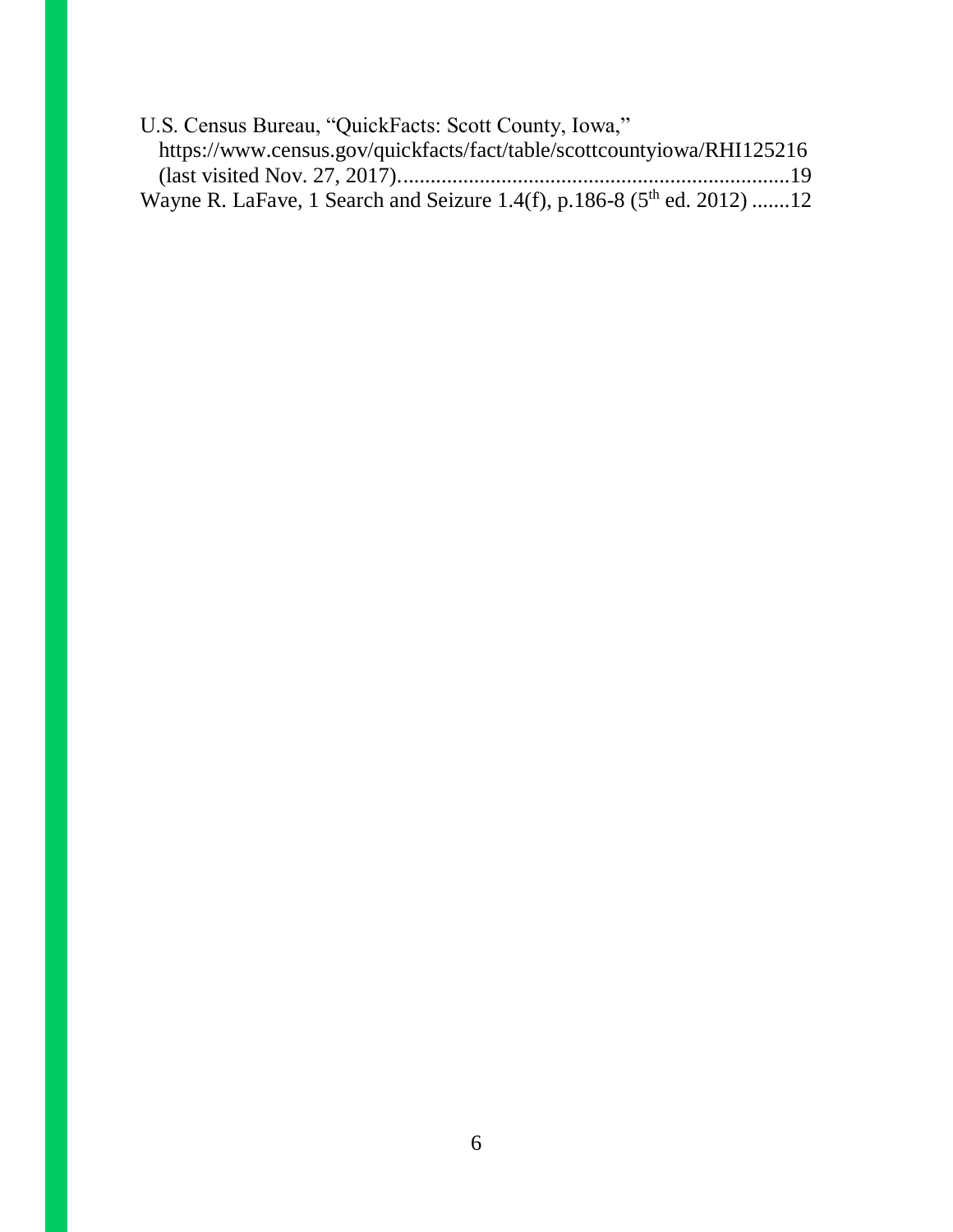## **STATEMENT REQUIRED BY IOWA R. APP. P. 6.906(4)(d)**

No party or party's counsel authored this brief in whole or in part nor contributed money to fund the preparation or submission of this brief. No other person contributed money to fund the preparation or submission of this brief.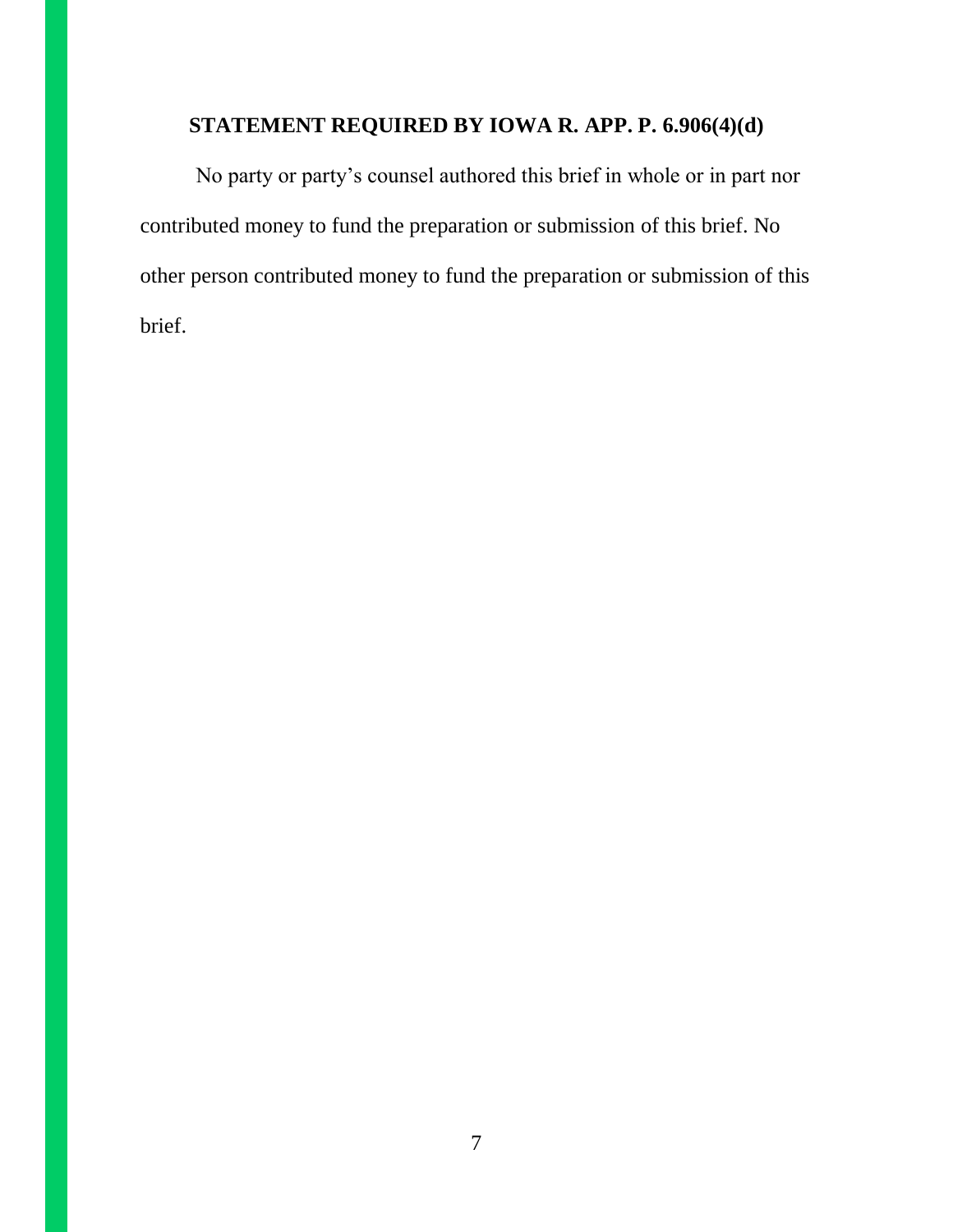#### **INTERESTS OF AMICI CURIAE**

The American Civil Liberties Union of Iowa ("ACLU of Iowa"), an affiliate of the national ACLU, founded in 1920, is a statewide nonprofit membership organization dedicated to the principle of liberty and equality embodied in the constitutions and laws of the State of Iowa and the United States.

The NAACP is the country's largest and oldest civil rights organization, founded in 1909. Its mission is to ensure the political, social, and economic equality of rights of all persons, to advocate and fight for social justice, and to eliminate racial hatred and racial discrimination.

The League of United Latin American Citizens (LULAC) of Iowa was formed to advance the economic condition, educational attainment, political influence, housing, health, and civil rights of the Hispanic population of the United States, and is the statewide council of the national LULAC, the largest Latino civil rights and advocacy group in the country, founded in 1929.

The historical and present missions of these three amici make central the furtherance of racial justice and equality in the state of Iowa. They work through litigation, statewide legislative advocacy and advocacy with individual law enforcement agencies, as well as public education to promote

8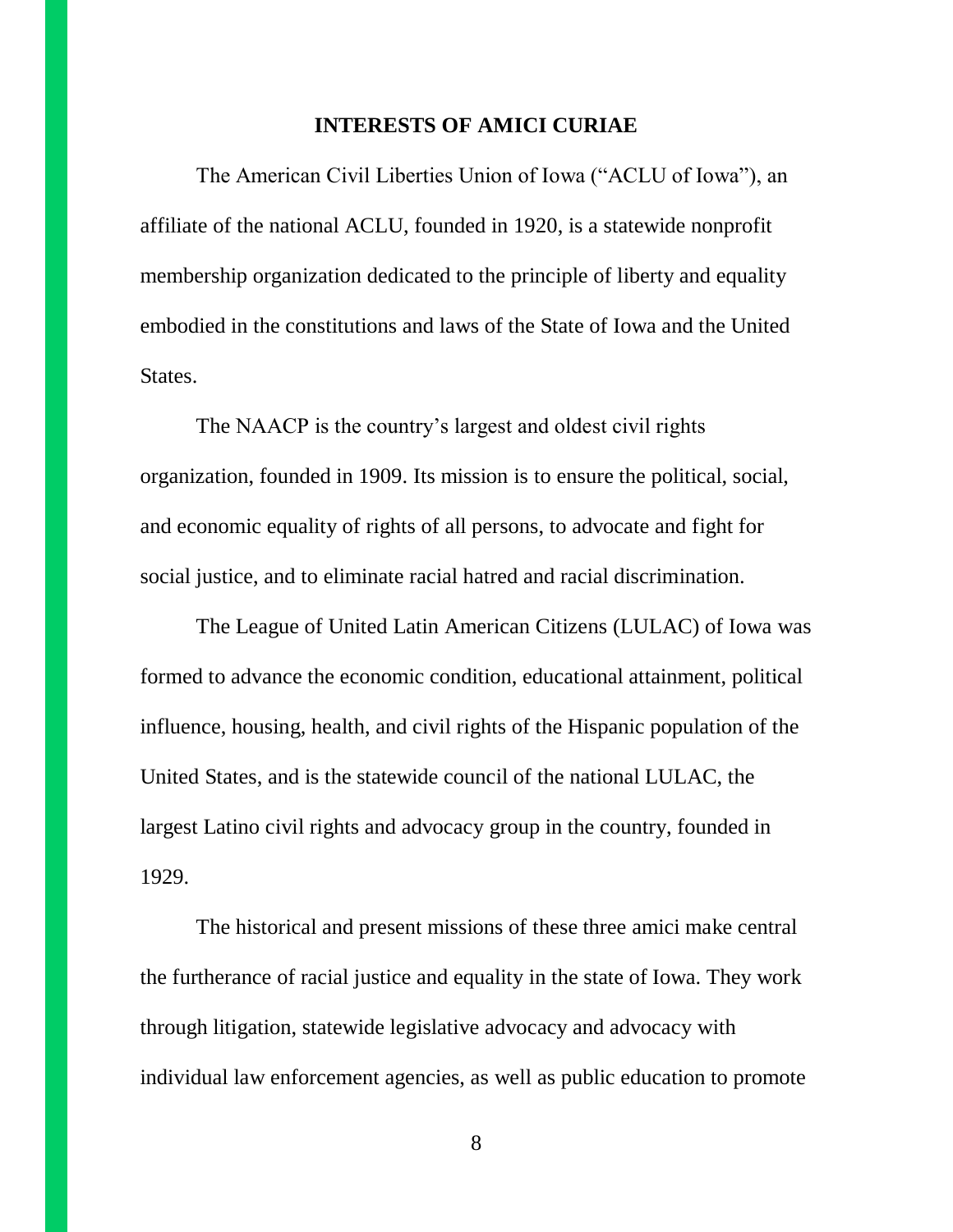and defend the privacy, due process and civil rights protected by the Fourth Amendment of the United States Constitution and article I, section 8 of the Iowa Constitution, and have a strong and longstanding interest in eliminating racially disparate police practices in our state that harm Black, Latino, and other Iowans of Color.

1000 Kids for Iowa is a non-profit organization providing services to immigrants, especially to unaccompanied minors who immigrated to this country without their parents. Most of the people who receive services from 1000 Kids for Iowa are of Guatemalan, El Salvadoran, and Honduran descent. Even a minor traffic stop can result in severe immigration consequences, and 1000 Kids for Iowa has a direct interest in ending pretextual stops.

#### **ARGUMENT**

## **I. PRETEXT TRAFFIC STOPS ARE UNREASONABLE SEIZURES UNDER ARTICLE I, SECTION 8 OF THE IOWA CONSTITUTION.**

Pretext traffic stops are inherently unreasonable under the Iowa Constitution because they allow police to stop drivers when the true reason for the stop is not supported by reasonable suspicion or probable cause, as required by article I, section 8. Amici urge the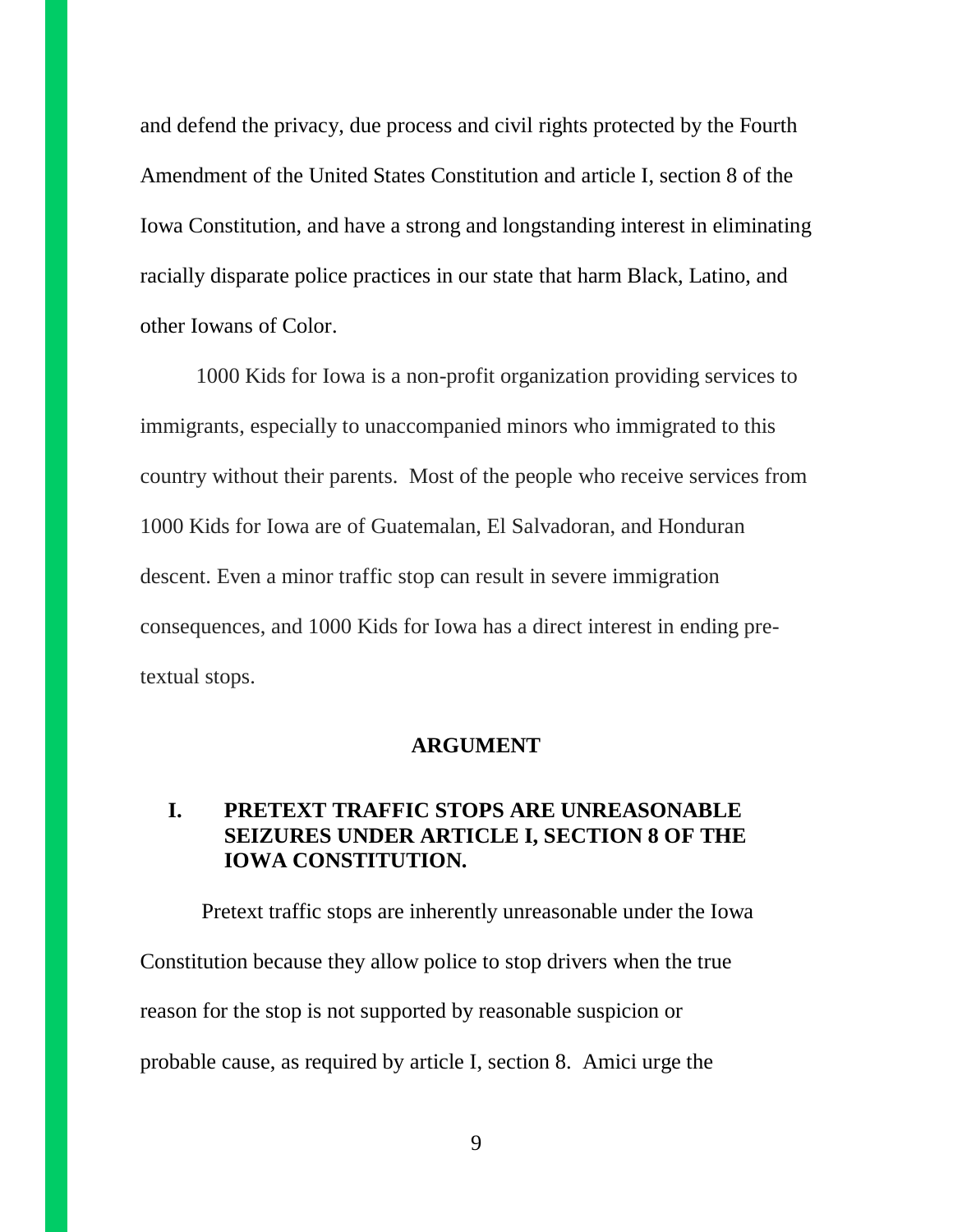Court to recognize that the real-world consequences of pretext traffic stops are stark and anything but "reasonable." Unsupported by reasonable suspicion or probable cause, they are arbitrary, insulting, degrading, and violative of personal liberty. Affecting minorities disproportionately, they put People of Color in reasonable fear for the bodily safety and even the lives of themselves, their children, their loved ones and friends; and they exacerbate and perpetuate the profound problem of racial disparities in the criminal justice system and society. By definition, pretext is a falsehood. By utilizing pretext to circumvent constitutional rights, officers breed resentment and undermine trust in law enforcement personnel and the criminal justice system as a whole.

## **A. THE REAL-WORLD CONSEQUENCES OF PRETEXT TRAFFIC STOPS DEMONSTRATE THEIR "UNREASONABLENESS."**

## **i. Pretext Traffic Stops Are Insulting, Arbitrary, and Violative of Personal Liberty.**

No one enjoys being stopped by the police and issued a warning or citation, let alone interrogated, searched, or arrested. After all, such actions result in feelings ranging from annoyance to fear, and can be deadly. But a person subjected to those actions *for legitimate reasons* may at least be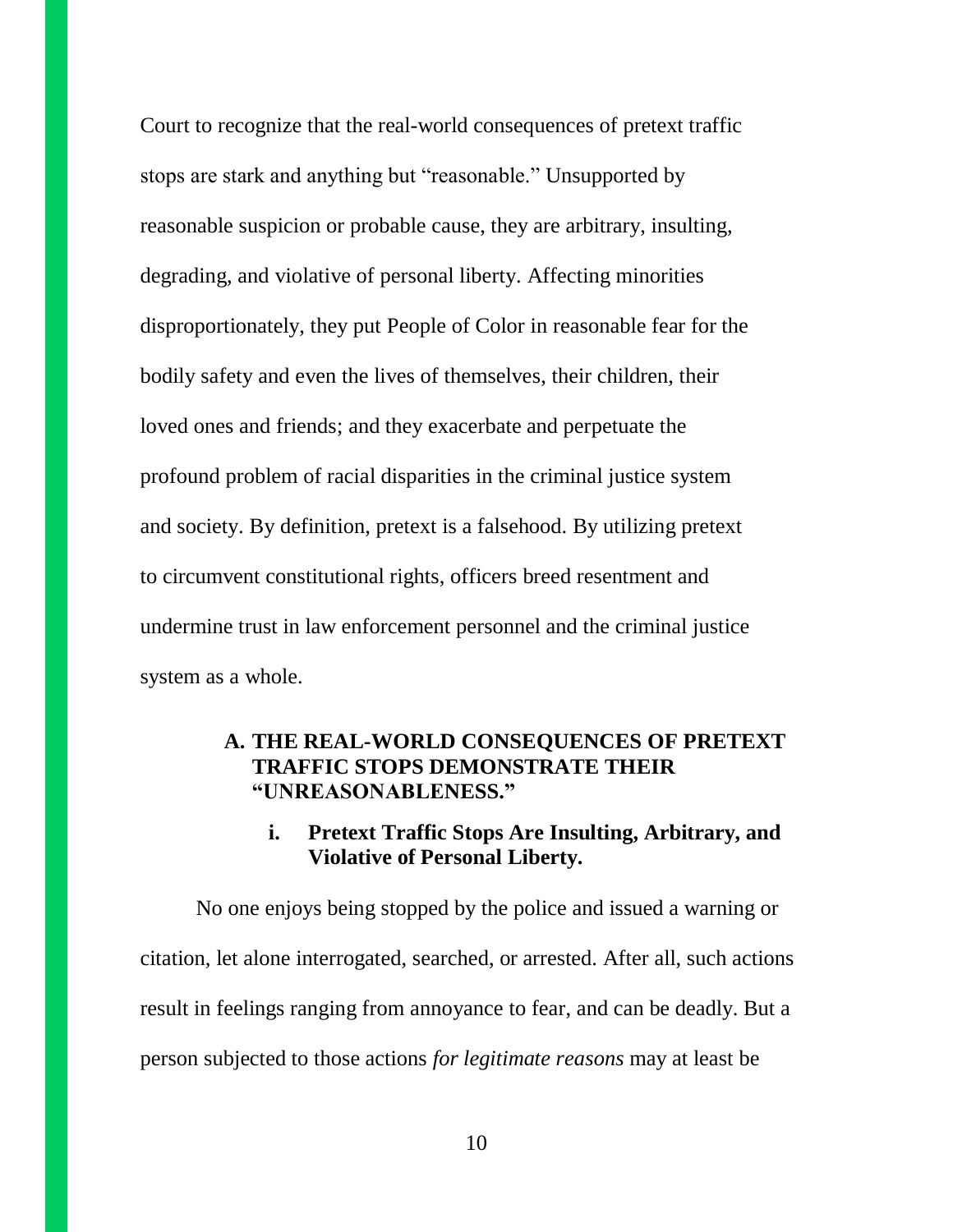confident she is not being unfairly targeted.

That is not the case in a pretext traffic stop. Under *Whren v. U.S.*, the actual motivation of the officer in making a pretext traffic stop is immaterial in determining whether that action is reasonable under the Fourth Amendment. 517 U.S. 806, 813 (1996). Pretext traffic stops are by their very definition arbitrary. In a pretext traffic stop, the officer determines the driver's race, sex, car, location, record, or any number of other characteristics are suspicious. But, because none of those bases would constitute reasonable suspicion or probable cause, the officer stops the vehicle on pretext of a traffic or equipment violation. The officer then may proceed to question occupants about who they are, where they are coming from, where they are going, or whether there is cash or anything illegal in the car; he may seek consent to search the car (oftentimes without informing the driver she is not required to give consent). *See, e.g., State v. Pals*, 805 N.W.2d 767 (Iowa 2011). Professor LaFave illustrates *Whren*'s real-life consequences:

The apparent assumption of the Court in *Whren*, that no significant problem of police arbitrariness can exist as to actions taken with probable cause, blinks at reality. As the Supreme Court was advised in the briefs of the petitioners and amici, the tactic at issue in *Whren* is one that has been commonly employed by police in recent years in their "war against drugs." . . . [P]olice are on the watch for "suspicious"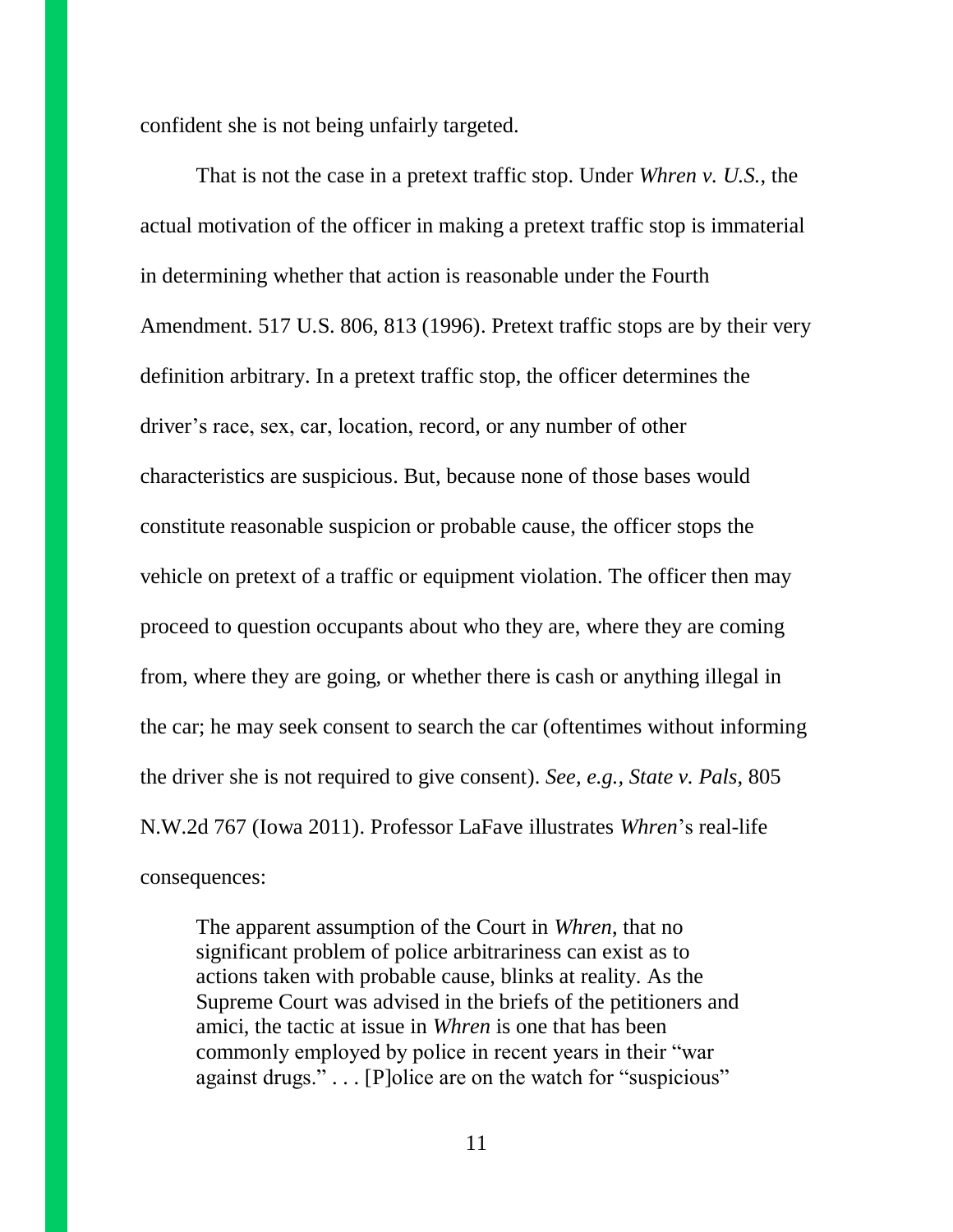travelers, and once one is spotted it is only a matter of time before some technical or trivial offense produces the necessary excuse for pulling him over. Perhaps because the offenses are so often insignificant, the driver is typically told at the outset that he will merely be given a warning. But then things often turn ugly. The driver and passengers are closely questioned about their identities, the reason for their travels, their intended destination. . . .

[R]ace is often a factor in the otherwise amorphous drug courier profile. As one distinguished Black educator has wryly noted, "there's a moving violation that many African-Americans know as D.W.B.: Driving While Black."

Wayne R. LaFave, 1 Search and Seizure 1.4(f), p.186-8 (5th ed. 2012)

(footnotes omitted) (quoting Henry Louis Gates, Jr., *Thirteen Ways of* 

*Looking at a Black Man*, 2011.)

The officer, of course, does not subject all drivers to such careful scrutiny. Only those drivers whom the officer wishes to stop for some reason entirely unrelated to the traffic or equipment violation are placed under the microscope. Across the country, traffic laws are so voluminous and pervasive that practically all drivers are violating some law at any given time. This is no less true in Iowa. Iowa Code Chapter 321, "Motor Vehicles and Law of the Road," is 256 pages long. Iowa Code Chapters 321A through 321N also address motor vehicles. Given this, allowing pretext traffic stops essentially gives police *carte blanche* to stop any driver, at any time, for any reason. Given the necessity of car travel in a largely-rural state like Iowa,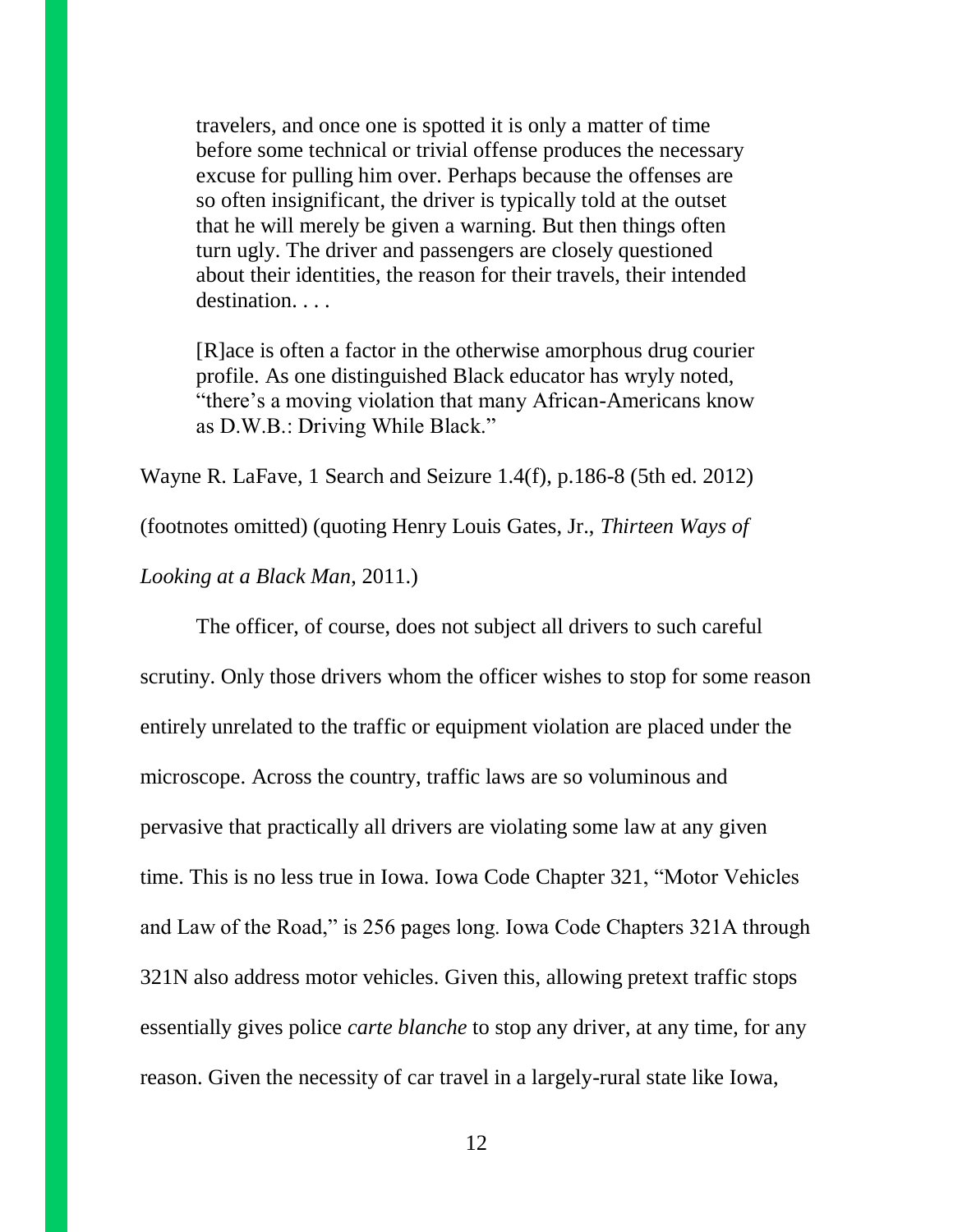where public transportation options are unavailable or impractical in most communities, *see, e.g.,* Sarah E. Hendricks, "Living in Car Culture Without a License," Apr. 2014, [https://tinyurl.com/ybrp665n,](https://tinyurl.com/ybrp665n) pretext traffic stops allow police to exercise a level of power over citizens which is wholly inconsistent with the guarantees of Iowans to avoid unreasonable constraints of their bodily freedom enshrined in article I, section 8. 1

## **ii. Pretext Traffic Stops Perpetuate Racially-Disparate Policing.**

In deciding whether to invoke its independent constitutional analysis to provide Iowa citizens with greater protection than they are afforded under the federal Constitution, this Court may take advantage of its ability to assess the on-the-ground experience following a U.S. Supreme Court decision. Twenty-one years have passed since *Whren*. In that time, a broad nationwide consensus has developed that pretext traffic stops result in a serious contraction of the privacy rights of all, and the liberty and equality rights of People of Color. People of Color are reasonably in fear for their bodily safety, lives, and the lives of their children during every single police

 $<sup>1</sup>$  As noted by Ms. Brown, this is a case of first impression. This Court has</sup> not yet decided whether pretext *traffic stops* are valid under article I, section 8. (Br. of Appellant, at 65-69.)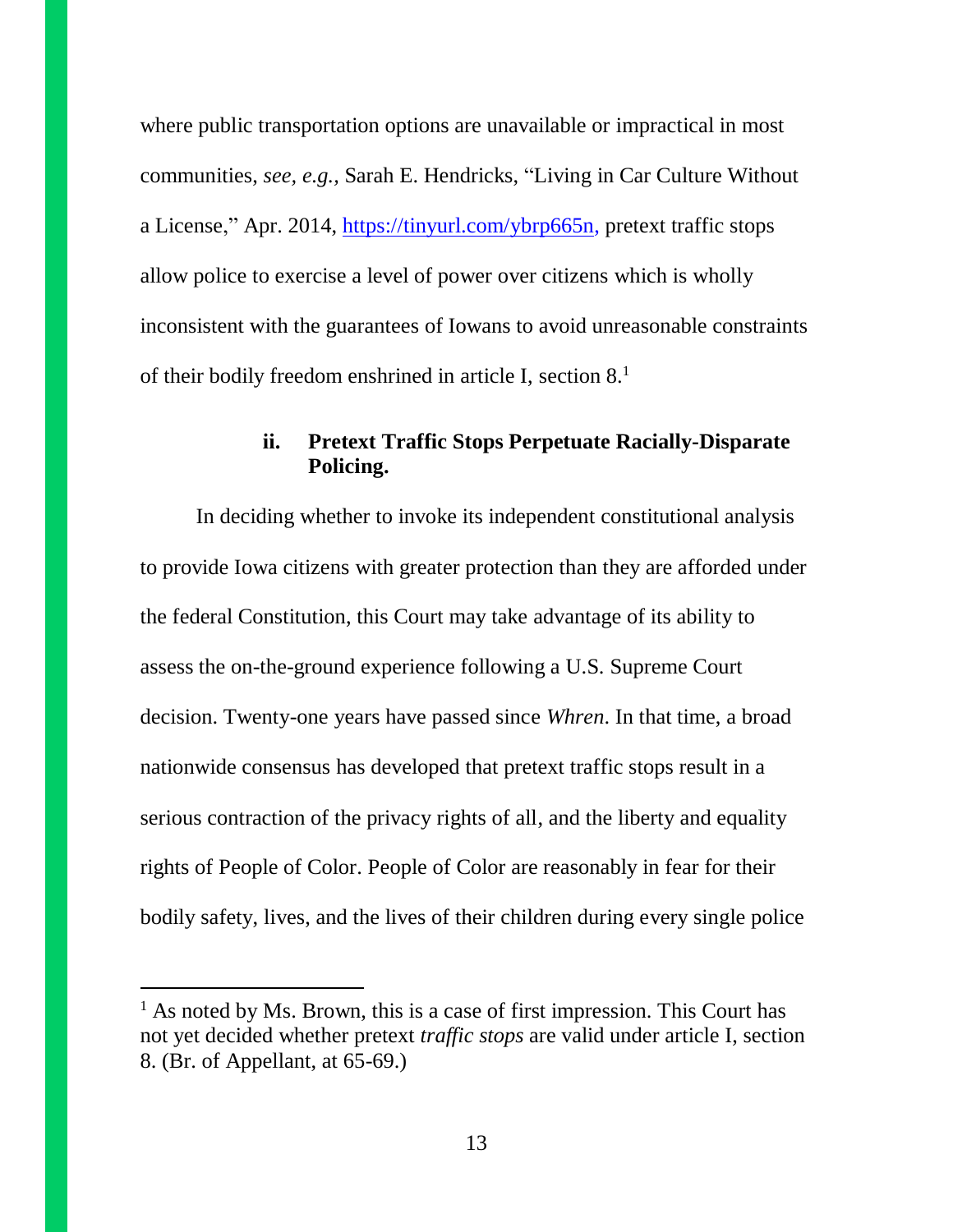encounter, perhaps most of all during traffic stops.<sup>2</sup> In this way, pretext stops go the heart of the freedom that article I, section 8 seeks to protect, because People of Color in our state must and do limit the exercise of their freedom in society as a result of this reasonable fear. Amici urge this Court to give substantial weight to the real-world consequences of the practice in determining whether pretext traffic stops are "reasonable" within the language of article I, section 8.

The pretext traffic stop can only be truly understood in the context of the nation's misguided War on Drugs. *See* Michelle Alexander, *The New Jim Crow: Mass Incarceration in the Age of Colorblindness*, at 6, 7, 60 (2012); *see also State v. Plain*, 898 N.W.2d 801, 817 (Iowa 2017) (encouraging trial courts to "be proactive" in addressing implicit bias). As Alexander has found, "[d]rug offenses alone account for two-thirds of the rise in the federal inmate population and more than half of the rise in state prisoners between 1985 and 2000." *Id.* at 60. The pretext traffic stop, popularly known as Driving While Black, is the tragic result of the U.S. Supreme Court's

 $\overline{a}$ 

<sup>&</sup>lt;sup>2</sup> Former President Obama powerfully commented on the "gulf of mistrust" between Black people and police, which "scars the hearts of our children" and leads to "fear and resentment and hopelessness." Barack Obama, President of the United States, Address to the Congressional Black Caucus (Aug. 3, 2015), [https://www.youtube.com/watch?v=N4UyJv8C\\_Xo.](https://www.youtube.com/watch?v=N4UyJv8C_Xo)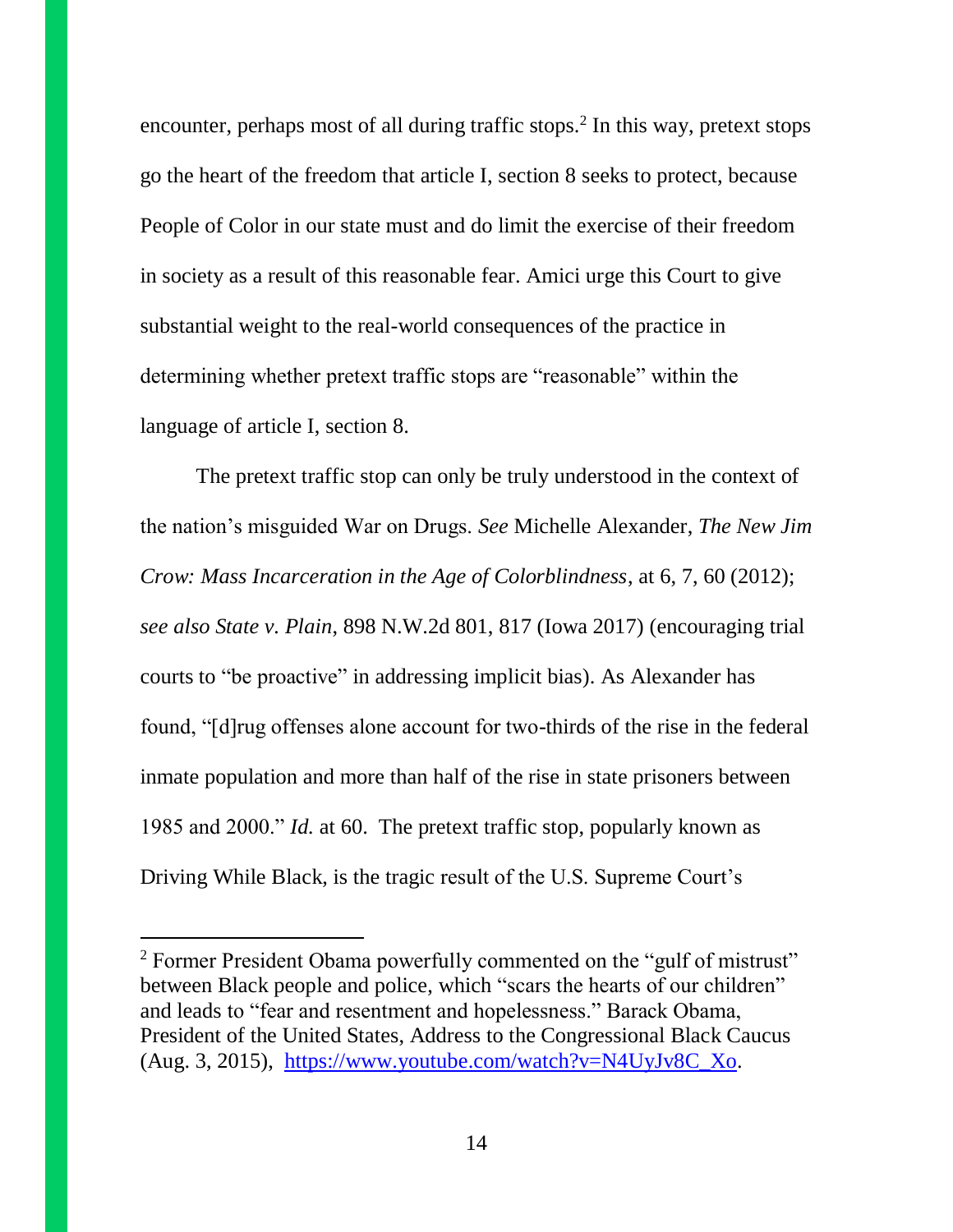capitulation to over-reaching by law enforcement, sensationalized media coverage, and pressure from politicians from the left and right for ever greater police discretion. Earlier this year, this Court acknowledged this sad reality:

Iowa ranks worst in the nation for the percentage of our prison population that is African-American (more than 25%), while African-Americans represent just 3.3% of the state's population. Troubling, too, is the fact that *African-Americans in Iowa are ten times more likely to be arrested than persons of other races*; and Iowa ranks third worst in the nation for our incarceration rate for Black men (9.4%).

*Id.* at 826 (emphasis added; citation omitted). It also recognized that "high arrest and incarceration rates have secondary effects, too, presenting barriers for education and employment and contribute to high percentages of families living in poverty." *Id.* n.10.

The extraordinary racial disproportionality in Iowa arrests is borne out in the FBI statistics for drug crimes, where pretext traffic stops play an integral role. Iowa has the dishonor of having the worst racial disparity in marijuana possession arrest rates of any state, with Black Iowans being 8.34 times more likely than white Iowans to be arrested despite equal usage rates. ACLU, "The War on Marijuana in Black and White (2013)" at 18, [https://tinyurl.com/y9js56gk.](https://tinyurl.com/y9js56gk) This is more than double the national average. *Id.* Even more recently, Iowa was found to have the second-worst rate of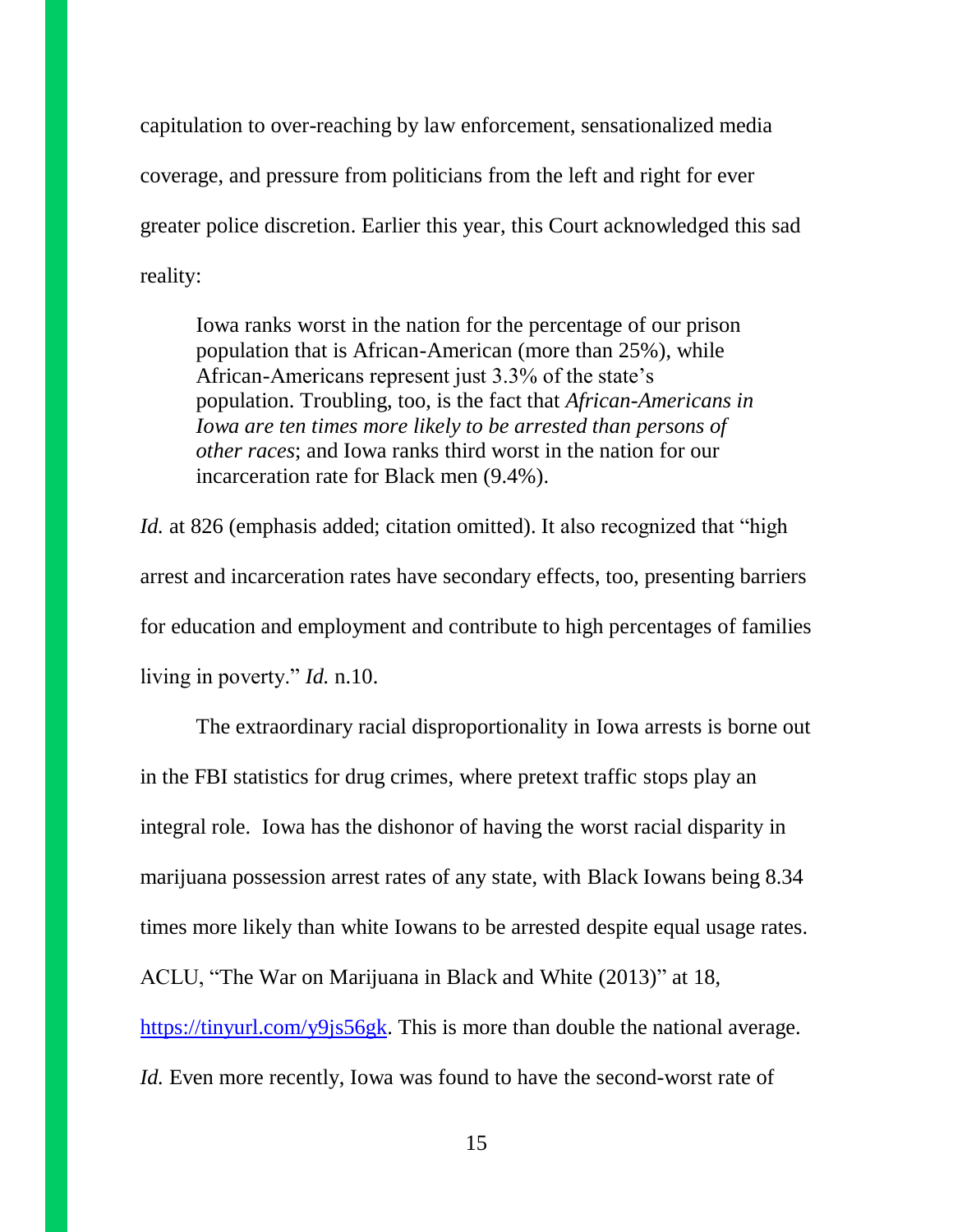racial disparities in arrests for drug possessions overall. ACLU, "Every 25 Seconds (2016)," *available at* <https://tinyurl.com/y9volqbd> (Black Iowans are 7 times more likely to be arrested for drug possession than white Iowans.).

Statewide traffic stop data is not available for Iowa. However, representative studies of specific Iowa communities and data regarding subsets of traffic stops which amici has pulled from public records, submitted to Iowa law enforcement agencies in preparing this brief, show racial disparities in traffic stops in Iowa.<sup>3</sup>

#### *Iowa City, Iowa*

One study of traffic stops in Iowa City found minorities made up roughly 10 percent of the drivers in the city, yet accounted for as much as 19 percent of stops. C. Barnum et al., St. Ambrose University, "Iowa City Police Department Traffic Study," 2014, [https://tinyurl.com/y8hbvyw3.](https://tinyurl.com/y8hbvyw3) Minority drivers were 2.8 times more likely to be arrested on a traffic stop and 3.45 times more likely to be requested to consent to a search, despite "hit rates" that were actually higher for non-minority drivers. *Id.* at 55-56.<sup>4</sup>

<sup>&</sup>lt;sup>3</sup> Amici's open records requests and Iowa law enforcement agency answers are available upon request.

<sup>4</sup> People of Color typically possess driver's licenses at lower rates than white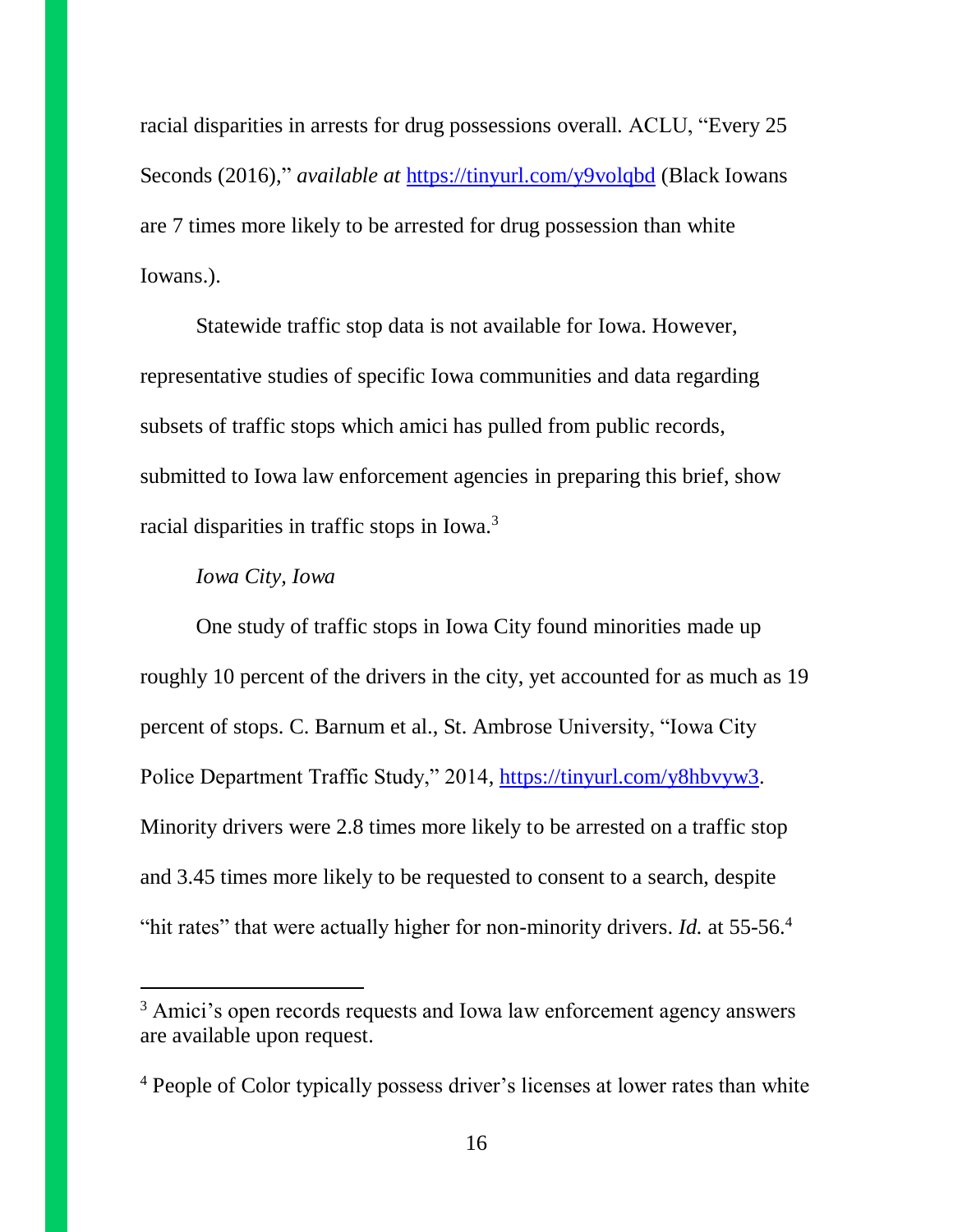#### *Linn County, Iowa*

Linn County is the second largest county in Iowa by population. U.S. Census Bureau, "QuickFacts: Linn County, Iowa,"

<https://tinyurl.com/y8logmqz> (last visited Nov. 27, 2017). As the data below

show, when subtracting the population of Cedar Rapids from the population

of Linn County overall, whites comprise 87.8 percent of the population;

African-Americans comprise 4.9 percent; and Asian or Pacific Islander

individuals, 2.7 percent. *Id.*<sup>5</sup> Traffic stop data from 2015 through much of

people. *See, e.g.,* John Pawasarat, "The Driver License Status of the Voting Age Population in Wisconsin," University of Wisconsin-Milwaukee Employment and Training Institute (June 2005) (Over 80 percent of white residents had valid driver's licenses, while only about half of Black and Hispanic residents did). Therefore, while data showing 10 percent of stops were of African-American drivers where African-Americans comprise 10 percent of the population would seemingly suggest African-American drivers were not pulled over at a disparate rate, that conclusion would be erroneous, because of the significantly lower rates of driver's licensure among African-Americans.

<sup>5</sup> While Census data includes people living in Cedar Rapids, data from the Linn County Sheriff's Office does not include traffic stops made by the Cedar Rapids Police Department. Thus, the population percentage in the table was calculated by subtracting the population of each demographic group in Cedar Rapids from the population of the demographic group in Linn County as a whole; subtracting the population of the city from the population of the county; and then dividing the first value by the second.

Unfortunately, the Linn County Sheriff's Office does not include a category for Hispanics or Latinos, who comprise 3.2 percent of the Linn County population according to the Census, in its traffic stop data.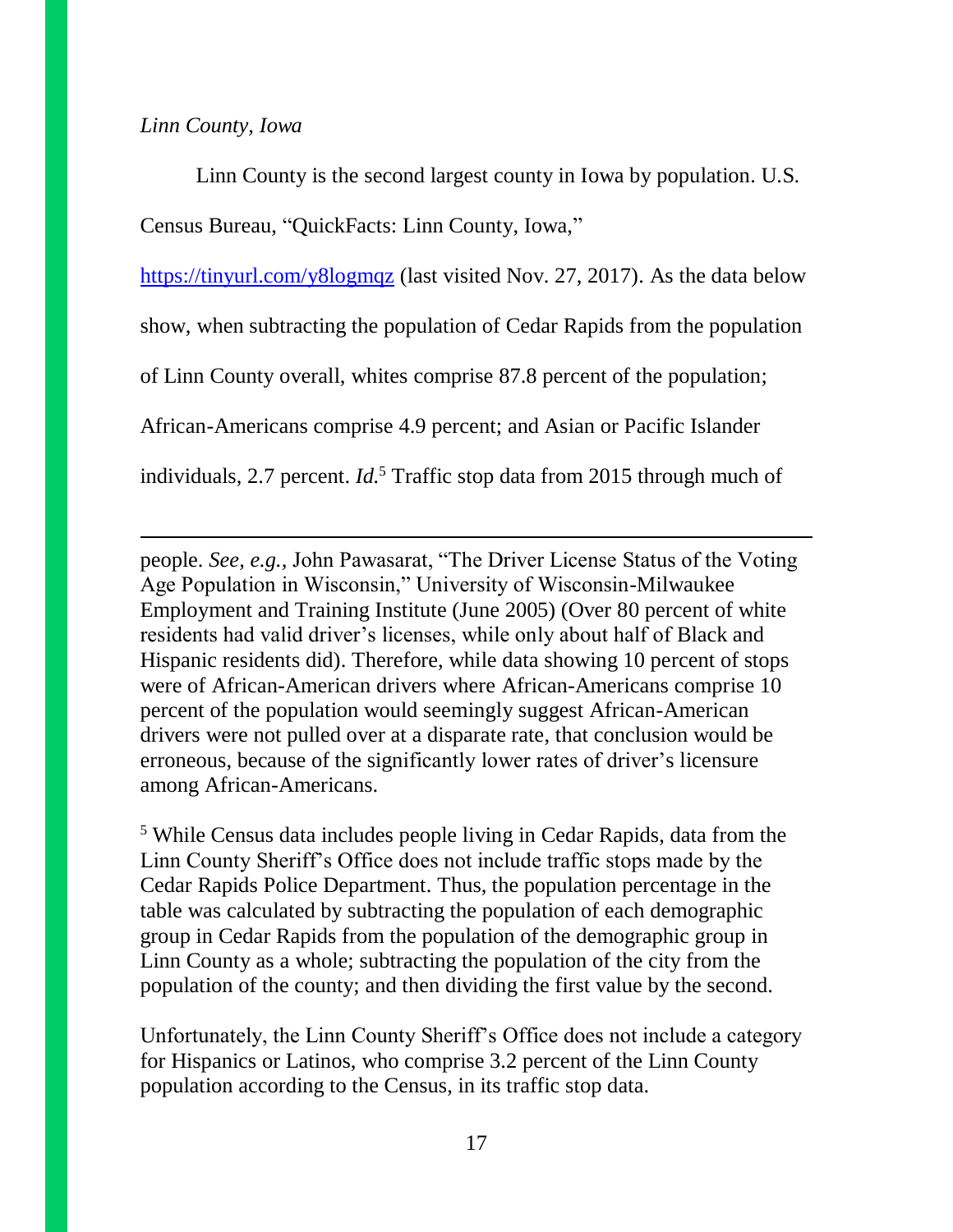2017 show African-Americans were stopped at a rate disproportionate to their share of the population in the county. The data also show that, once stopped, African-Americans were 25 percent more likely than whites to be cited rather than warned. Drivers whose race was marked as "unknown" were also significantly more likely to be cited than whites, as were drivers identified as "Asian/Pacific Islander."

| Linn County Sheriff's Office Traffic Stop Data<br>January 1, 2015 to September 30, 2017 |                                               |       |                        |                |                 |  |  |  |
|-----------------------------------------------------------------------------------------|-----------------------------------------------|-------|------------------------|----------------|-----------------|--|--|--|
|                                                                                         | <b>Disposition</b><br><b>Share</b><br>Percent |       |                        |                |                 |  |  |  |
| Race                                                                                    | <b>Stops</b>                                  | Pop.  | Disparity <sup>6</sup> | <b>Warning</b> | <b>Citation</b> |  |  |  |
| White <sup>7</sup>                                                                      | 91.1%                                         | 87.8% | 1.04                   | 55.5%          | 44.5%           |  |  |  |
| <b>Black</b>                                                                            | 6.4                                           | 4.9   | 1.31                   | 44.3           | 55.7            |  |  |  |
| Asian/Pacific                                                                           |                                               |       |                        |                |                 |  |  |  |
| Islander                                                                                | 0.6                                           | 2.7   | .22                    | 48.5           | 51.5            |  |  |  |
| Unknown                                                                                 | 1.8                                           | n/a   | n/a                    | 43.2           | 56.8            |  |  |  |

*Scott County, Iowa*

 $\overline{a}$ 

Scott County, Iowa's third-most populous county, had even worse

disparities. Data from the Scott County Sheriff show that Black drivers were

<sup>6</sup> Disparity was calculated by dividing the share of stops by the percentage of the population. A disparity value of less than one indicates underrepresentation; a disparity value of one indicates no disparity; and a disparity value greater than one indicates overrepresentation.

<sup>7</sup> As used in these tables, "white" refers to individuals who identified themselves as white and not Hispanic or Latino.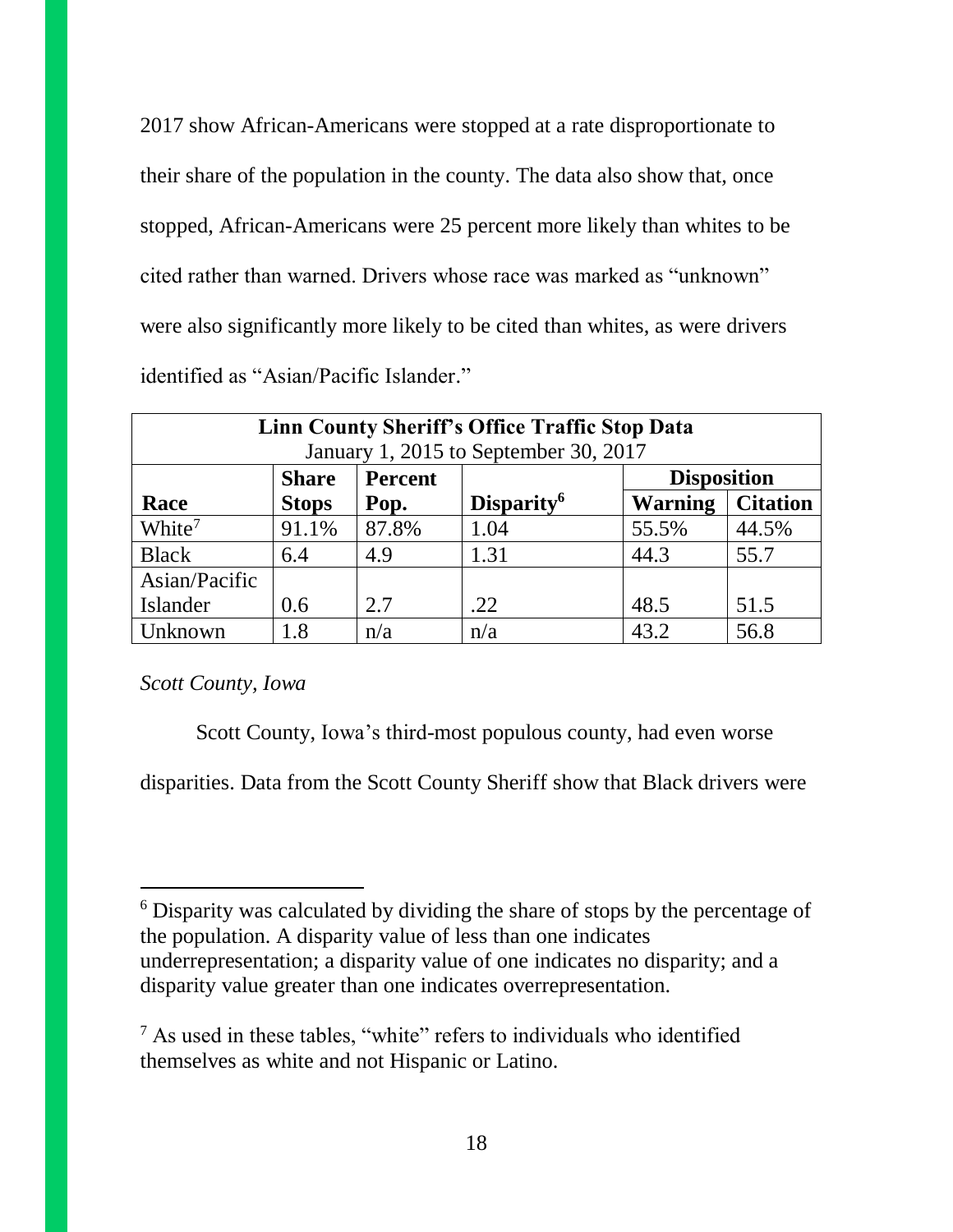pulled over nearly *three times* as often as white drivers.<sup>8</sup> The data also show

African-Americans are almost twice as likely as whites to be arrested

| <b>Scott County Sheriff's Office Traffic Stop Data</b> |                                                         |          |                  |       |             |               |  |  |  |
|--------------------------------------------------------|---------------------------------------------------------|----------|------------------|-------|-------------|---------------|--|--|--|
|                                                        | January 2015 to January 2017                            |          |                  |       |             |               |  |  |  |
|                                                        | <b>Disposition</b><br><b>Share of</b><br><b>Percent</b> |          |                  |       |             |               |  |  |  |
| Race                                                   | <b>Stops</b>                                            | $Pop.^9$ | <b>Disparity</b> | Warn  | <b>Cite</b> | <b>Arrest</b> |  |  |  |
| White                                                  | 83.8%                                                   | 85.8%    | 0.97             | 50.1% | 48.6%       | 1.3%          |  |  |  |
| <b>Black</b>                                           | 10.4                                                    | 3.6      | 2.89             | 48.1  | 49.6        | 2.3           |  |  |  |
| Hispanic                                               | 3.8                                                     | 5.6      | 0.69             | 48.8  | 50.4        | .8            |  |  |  |
| Asian                                                  | 1.3                                                     | 3.8      | 0.34             | 45.5  | 54.5        | 0.0           |  |  |  |
| Unknown                                                | 0.7                                                     | n/a      | n/a              | 52.0  | 48.0        | 0.0           |  |  |  |

following a traffic stop.

## *Black Hawk County, Iowa*

l

Data from the Black Hawk County Sheriff's Office show African-Americans are significantly more likely to be stopped than whites. Also notable is that drivers identified as African-American, Hispanic, Asian, and "Other" drivers are substantially less likely to be warned, rather than cited or arrested, than whites. Drivers of color are also more likely to be searched

<sup>9</sup> Percentage of the population in Scott County, excluding population of Davenport, was calculated as in note 5.

<sup>&</sup>lt;sup>8</sup> As with Linn County, the data from the Scott County Sheriff's Office does not include information on traffic stops conducted by the Davenport Police Department. Well over half of the county's population lives in Davenport, where 10.5 percent of people identify as Black or African-American. U.S. Census Bureau, "American FactFinder," <https://tinyurl.com/y9epymww> (last visited Nov. 27, 2017). Thus, the percentage of African-Americans living outside Davenport is substantially less than 7.6 percent African-American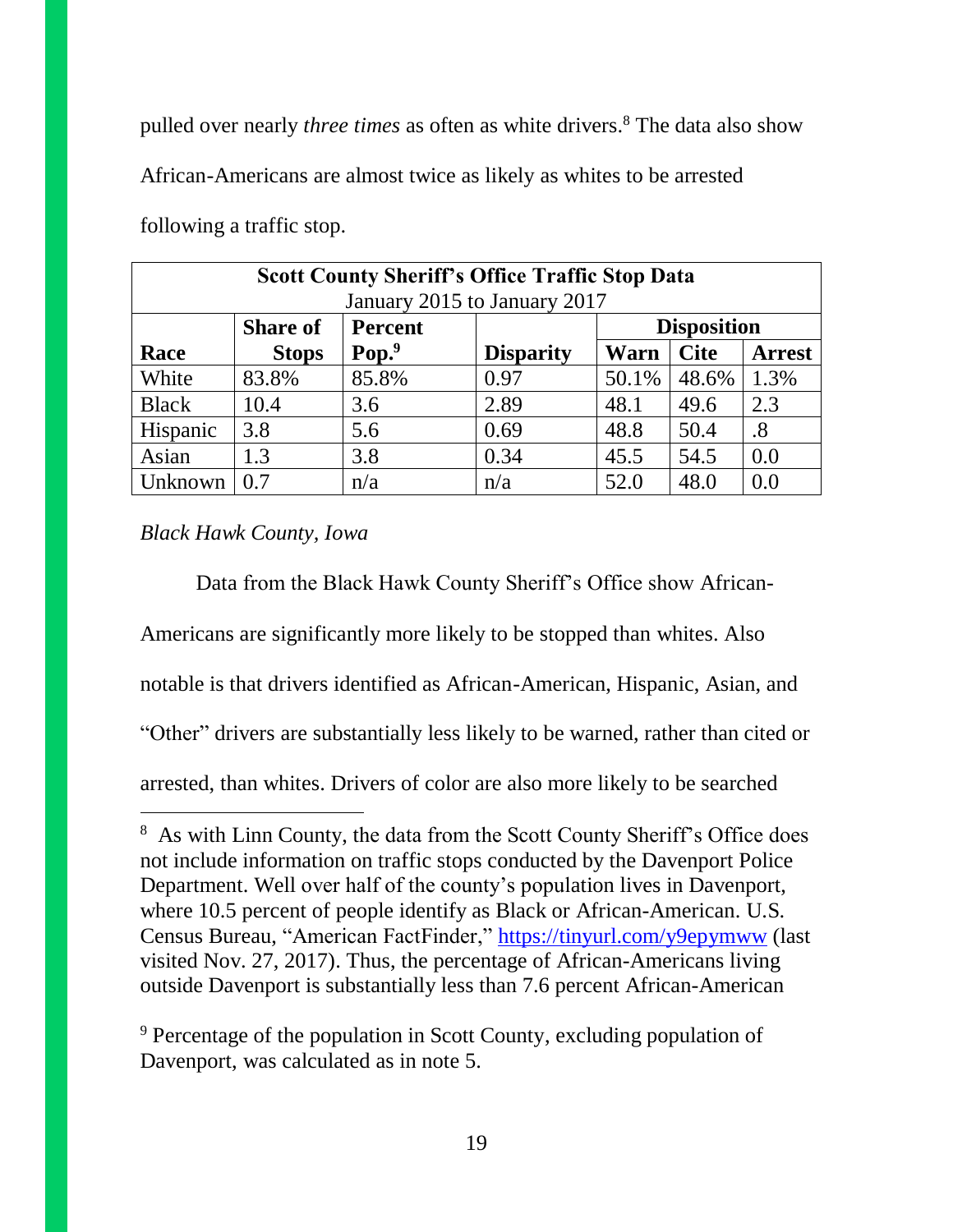than white drivers. The disproportionately high percentage of Black drivers who were stopped, searched, and then warned rather than cited suggests those stops were pretext stops; the disparity further suggests the driver's race was a basis.

| <b>Black Hawk County Sheriff Traffic Stop Data</b><br>January 1, 2015 to October 23, 2017 |                              |                               |                     |             |                 |      |                        |               |
|-------------------------------------------------------------------------------------------|------------------------------|-------------------------------|---------------------|-------------|-----------------|------|------------------------|---------------|
|                                                                                           |                              |                               | Disposition $(\% )$ |             |                 |      |                        |               |
| Race                                                                                      | <b>Share</b><br><b>Stops</b> | <b>Percent</b><br>$Pop.^{10}$ | <b>Disparity</b>    | <b>Marn</b> | Search/<br>Warn | Cite | <b>Search/</b><br>Cite | <b>Arrest</b> |
| White                                                                                     | 90.8%                        | 89.5%                         | 1.01                | 69.9        | $\cdot$ .7      | 26.4 | 0.5                    | 2.5           |
| <b>Black</b>                                                                              | 5.7                          | 2.7                           | 2.11                | 60.2        | 2.8             | 28.2 | 0.0                    | 8.8           |
| Hispanic                                                                                  | 1.9                          | 2.9                           | 0.66                | 57.4        | 0.8             | 35.2 | 0.8                    | 5.7           |
| Asian                                                                                     | 0.7                          | 3.7                           | 0.19                | 58.1        | 2.3             | 37.2 | 0.0                    | 6.9           |
| Other                                                                                     | 0.8                          | n/a                           | n/a                 | 54.1        | 0.0             | 37.5 | 8.3                    | 7.8           |

*Waterloo, Iowa*

Data from Waterloo, where Ms. Brown was stopped, showed the

l  $10$  Again, this data does not include stops conducted by the Waterloo Police Department, whose data is considered separately in the table on pages 21-22. County-wide population data shows 9.2 percent identify as Black or African-American and 4.3 percent identify as Hispanic or Latino. U.S. Census Bureau, "QuickFacts: Black Hawk County, Iowa," <https://tinyurl.com/y9xhaq54> (last visited Nov. 27, 2017). Black Hawk County is Iowa's fourth-most populous county. *Id.*

Because roughly 9 out of every 10 African-Americans in Black Hawk County live in Waterloo, the African-American population outside of Waterloo is substantially lower than the 9.2 percent county-wide percentage. Percentage of the population of Black Hawk County outside Waterloo calculated as explained in note 5.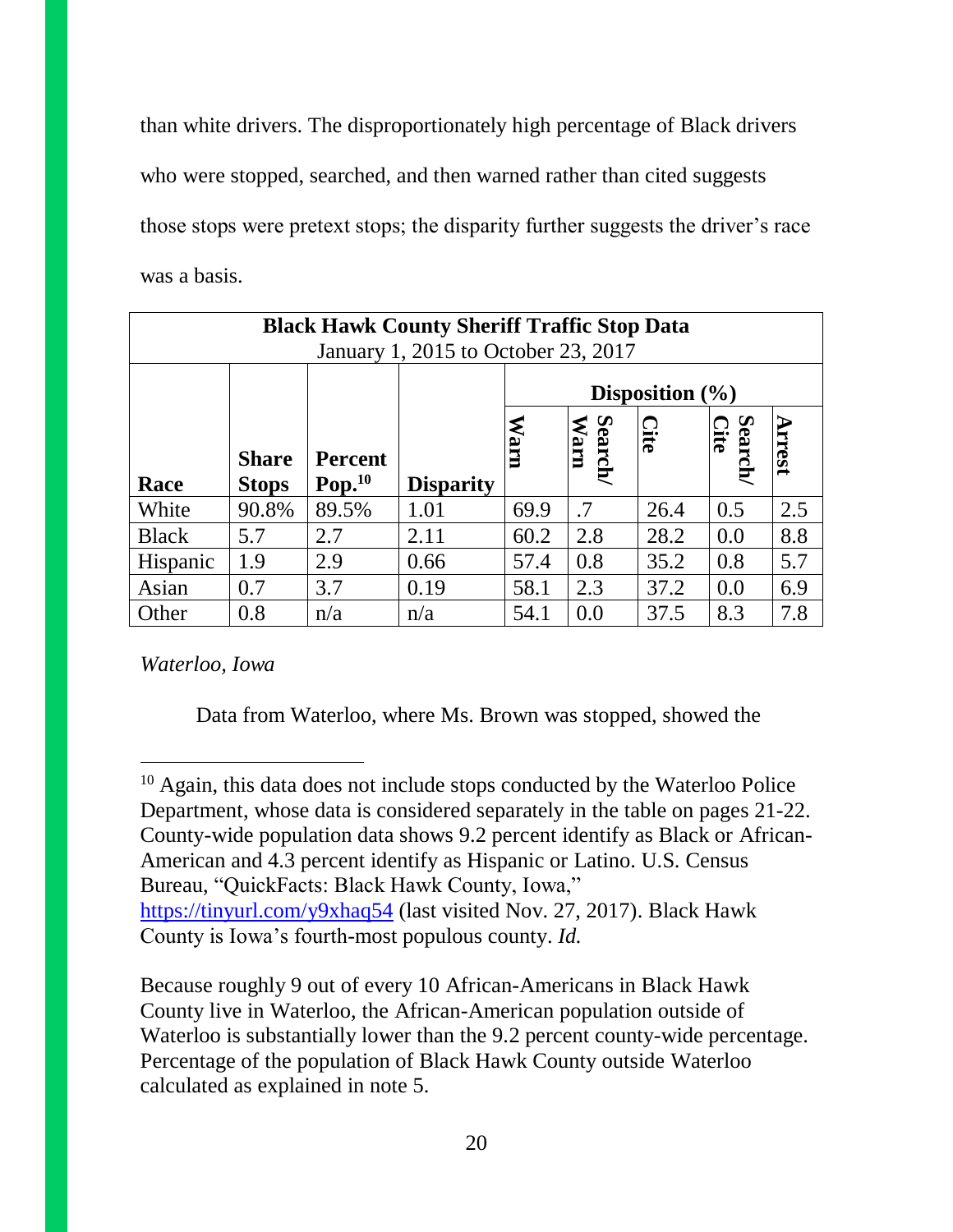worst disparities. Waterloo is the sixth-largest city in Iowa and has the thirdlargest African-American population of Iowa's cities.<sup>11</sup> While African-Americans make up just 15.3 percent of the population in Waterloo, traffic stop data from the Waterloo Police Department from January 1, 2015 to November 15, 2017 show 37.8 percent of traffic stops during that period involved Black drivers. Just 57.6 percent of traffic stops involved white drivers. Black drivers were also substantially more likely to be arrested and searched and substantially less likely to be warned than white drivers.

| <b>Waterloo Police Department Traffic Stop Data</b><br>January 1, 2015 to November 15, 2017 |                              |                                      |                  |                    |       |        |       |  |  |
|---------------------------------------------------------------------------------------------|------------------------------|--------------------------------------|------------------|--------------------|-------|--------|-------|--|--|
|                                                                                             |                              |                                      |                  | <b>Disposition</b> |       |        |       |  |  |
| Race                                                                                        | <b>Share</b><br><b>Stops</b> | <b>Percent</b><br>Pop. <sup>12</sup> | <b>Disparity</b> | <b>Arrest</b>      | Cite  | Search | Warn  |  |  |
| Asian                                                                                       | 1.7%                         | 1.4%                                 | 1.21             | 3.2%               | 27.4% | 3.2%   | 66.2% |  |  |
| <b>Black</b>                                                                                | 37.8                         | 15.3                                 | 2.47             | 10.2               | 18.4  | 10.8   | 60.6  |  |  |
| Hispanic                                                                                    | 3.9                          | 5.6                                  | 0.69             | 6.6                | 26.0  | 4.0    | 63.4  |  |  |
| Other                                                                                       | 0.6                          | n/a                                  | n/a              | 1.0                | 16.1  | 4.7    | 78.2  |  |  |
| White                                                                                       | 57.6                         | 74.9                                 | 0.77             | 6.9                | 20.6  | 6.4    | 66.1  |  |  |

 $\overline{a}$ 

<sup>&</sup>lt;sup>11</sup> The State Data Center of Iowa and the Iowa Commission on the Status of African-Americans, "African-Americans in Iowa: 2017," Feb. 2016, <https://tinyurl.com/y9sqjbmk>*.*

<sup>&</sup>lt;sup>12</sup> Percentages as reported in U.S. Census Bureau, "American FactFinder," <https://tinyurl.com/ycacpnd8> (last visited Nov. 27, 2017).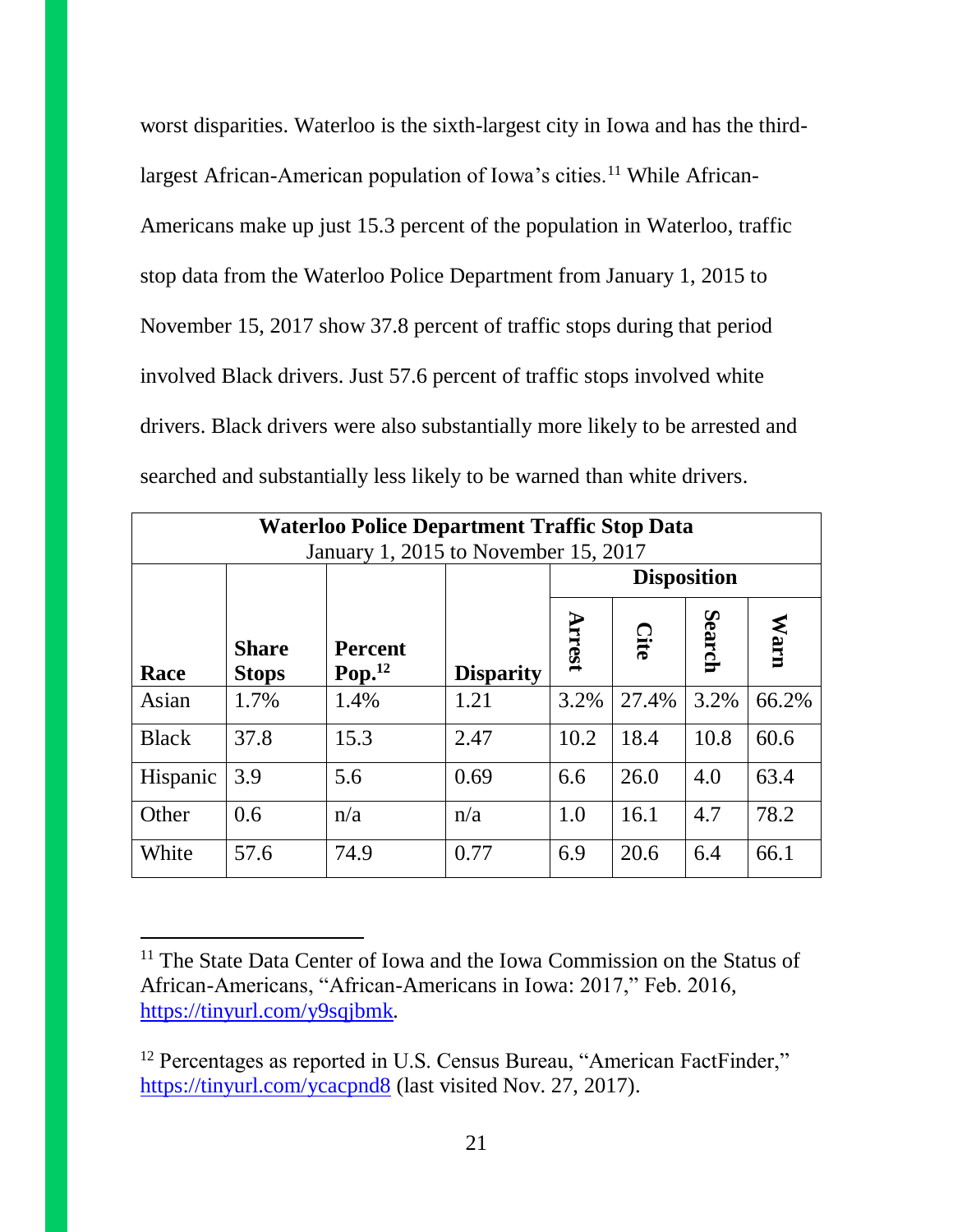Stops classified as "investigative," which are stops based on a suspected crime rather than a suspected traffic or equipment violation, paint an even starker picture of racial disparity. Of 369 investigative stops for which data on the driver's race was available, over half targeted Black Iowans. Such stops were significantly more likely to result in a search for Black drivers.

| <b>Waterloo Police Department Investigative Stop Data</b> |                                      |                        |                  |        |                    |      |               |             |  |  |
|-----------------------------------------------------------|--------------------------------------|------------------------|------------------|--------|--------------------|------|---------------|-------------|--|--|
|                                                           | January 1, 2015 to November 15, 2017 |                        |                  |        |                    |      |               |             |  |  |
|                                                           |                                      |                        |                  |        | <b>Disposition</b> |      |               |             |  |  |
| Race                                                      | <b>Share</b><br><b>Stops</b>         | <b>Percent</b><br>Pop. | <b>Disparity</b> | Arrest | Cite               |      | <b>Search</b> | <b>Warn</b> |  |  |
| Asian                                                     | 0.8%                                 | 1.4%                   | 0.57             | 0%     | $0\%$              | 100% | $0\%$         | 0%          |  |  |
| <b>Black</b>                                              | 50.4                                 | 15.3                   | 3.29             | 1.1    | 4.3                | 60.2 | 31.2          | 3.2         |  |  |
| Hispanic                                                  | 1.9                                  | 5.6                    | 0.34             | 0.0    | 0.0                | 71.4 | 0.0           | 28.6        |  |  |
| Other                                                     | 0.6                                  | n/a                    | n/a              | 0.0    | 0.0                | 50.0 | 0.0           | 50.0        |  |  |
| White                                                     | 46.3                                 | 74.9                   | 0.62             | 1.8    | 4.7                | 67.8 | 19.9          | 5.8         |  |  |

*Data from Outside Iowa*

Data from outside the state is consistent with the Iowa findings. A 2016 study found minority drivers in Illinois accounted for 28 percent of the estimated driving population but 39 percent of stops. Illinois Department of Transportation, "Illinois Traffic and Pedestrian Stop Study, 2016 Annual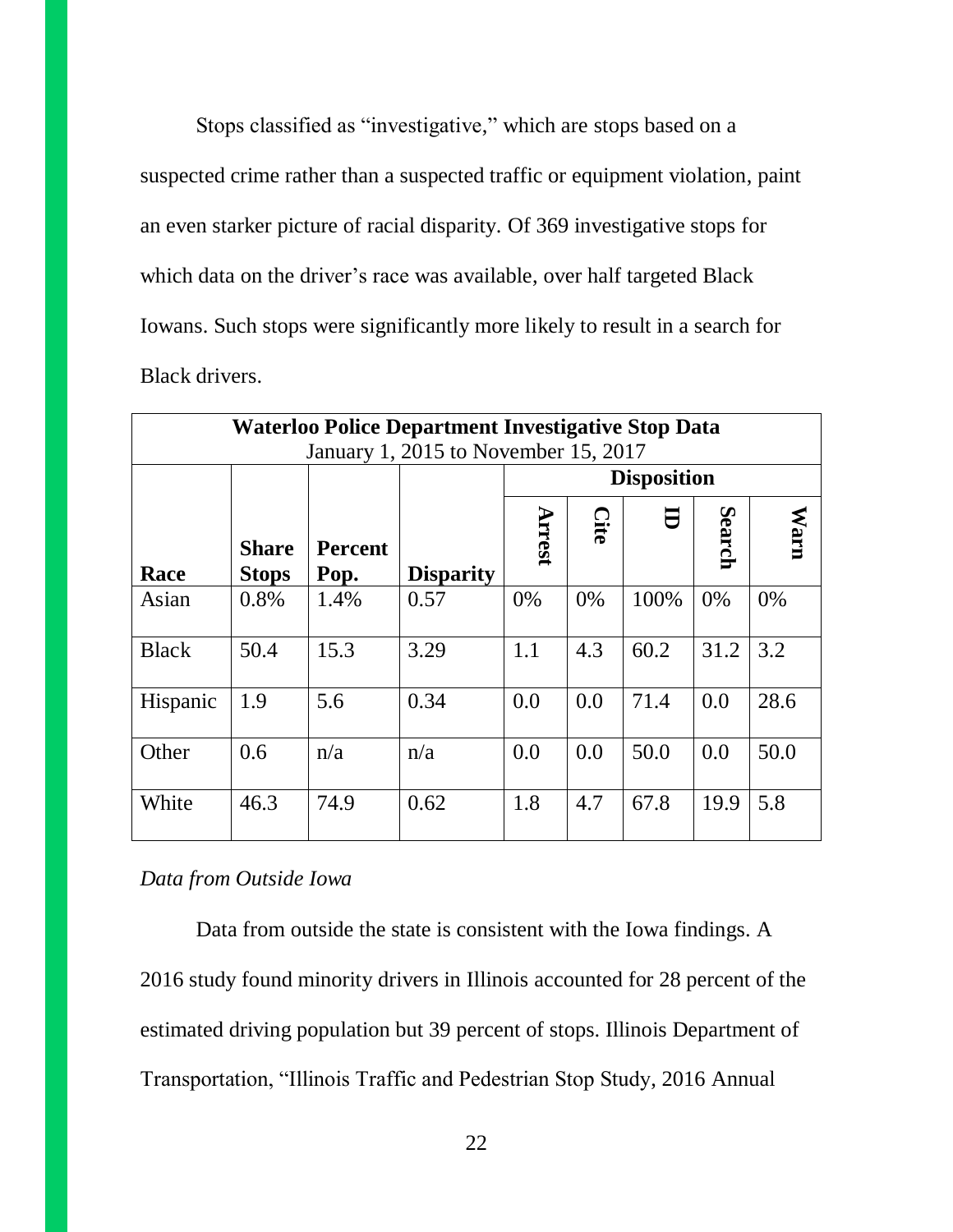Report, Traffic Stop Analysis," [https://tinyurl.com/yakm5266.](https://tinyurl.com/yakm5266) Minority drivers were more likely to be cited rather than receive a written warning and were more likely to be asked to consent to a search, yet the "hit-rate" for such searches was less than for white drivers (24 percent compared to 30 percent). *Id.* 

A 2016 Missouri study contains similar findings. Missouri Attorney General, "2016 Vehicle Stops Executive Summary,"

[https://tinyurl.com/y7rwfbrg.](https://tinyurl.com/y7rwfbrg) Black people make up 10.9 percent of the state's population but accounted for nearly 18 percent of traffic stops. *Id.* Black and Hispanic drivers were also significantly more likely to be searched and arrested than white drivers*. Id*. Again, the "hit rate" was less than for white drivers. *Id.*

Finally, a 2016 study of traffic stops in Nebraska reached similar conclusions. Darrell Fisher et al., "2016 Traffic Stops in Nebraska: A Report to the Governor and the Legislature on Data Submitted by Law Enforcement," Neb. Comm'n on Law Enforcement and Crim. Just., Mar. 31, 2017, [https://tinyurl.com/y9u2635g.](https://tinyurl.com/y9u2635g) While Black people make up roughly four percent of the population in Nebraska, they accounted for nearly eight percent of traffic stops, and were arrested 16.9 percent of the time, compared to 2.6 percent for the general population. *Id.* Drivers identified as Hispanic,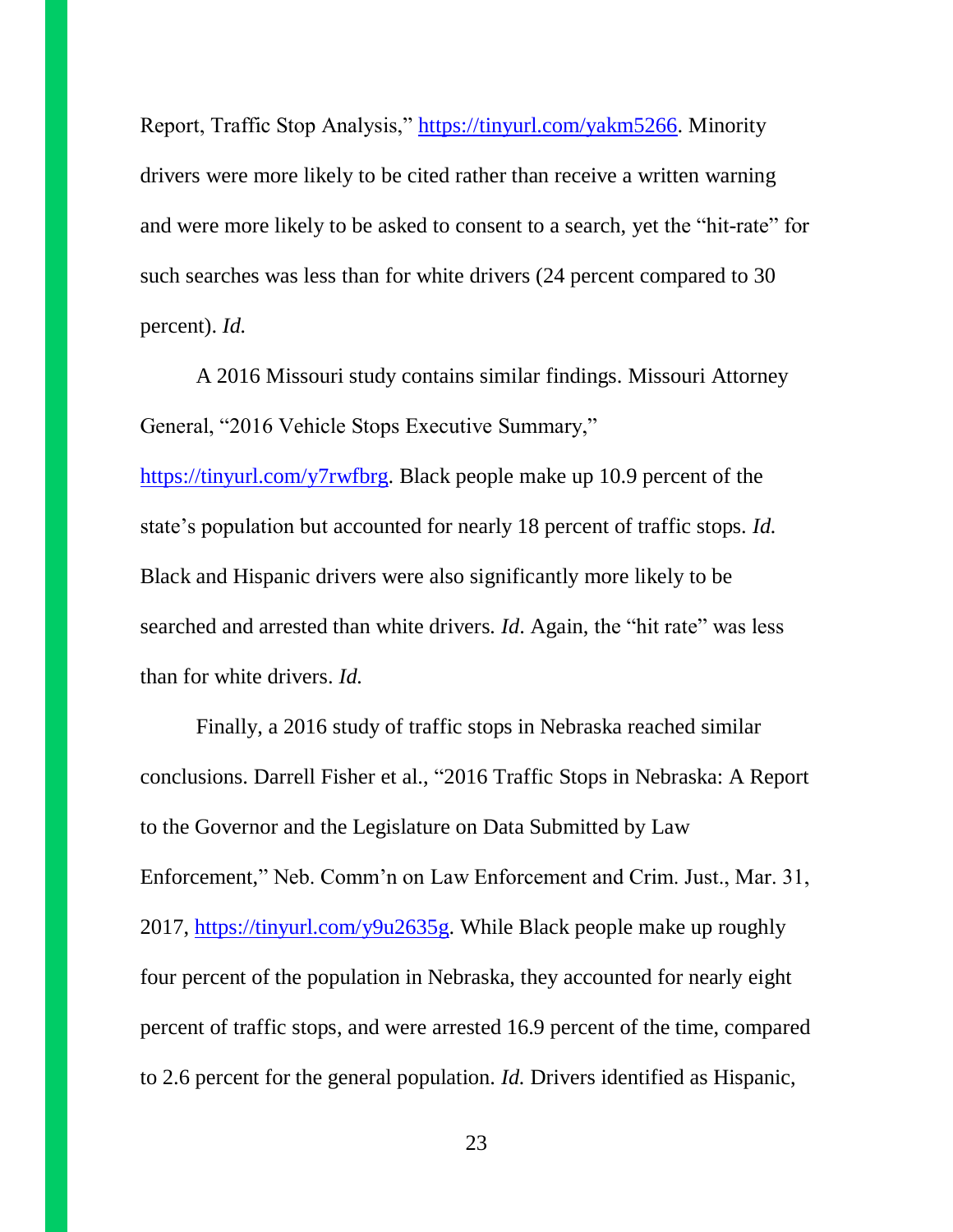Native American/Alaskan Native, and "Other" were also substantially more likely to be searched and arrested than white drivers. *Id.*

The disparities in the Midwest region are consistent with disparities nationwide. A Stanford University study detailed over 60 million state patrol stops in 20 U.S. states between 2011 and 2015. E. Pierson et al., "A largescale analysis of racial disparities in police stops across the United States," The Stanford Open Policing Project (2017), [https://tinyurl.com/y8wfxy3c.](https://tinyurl.com/y8wfxy3c) After controlling for gender, age, location, and year, the study found Black people are stopped at 1.4 times the rate for whites. *Id.* at 5. Compared to white drivers, Black drivers have a 19 percent higher chance of receiving a citation, while Hispanics have a 34 percent higher chance of receiving a citation. *Id.* at 6. Black and Hispanic drivers are approximately twice as likely to be searched than white drivers, and are far more likely to be subjected to "consent" searches, at 2.2 and 1.9 times the rate of whites, respectively. *Id.* They are also 1.9 times and 2.0 times more likely to be arrested compared to white drivers, respectively. *Id.* at 7. Yet, searches of Black and white drivers yield contraband at the same rate—28 percent—and searches of Hispanics yield contraband at a lower rate—22 percent. *Id.* at 9.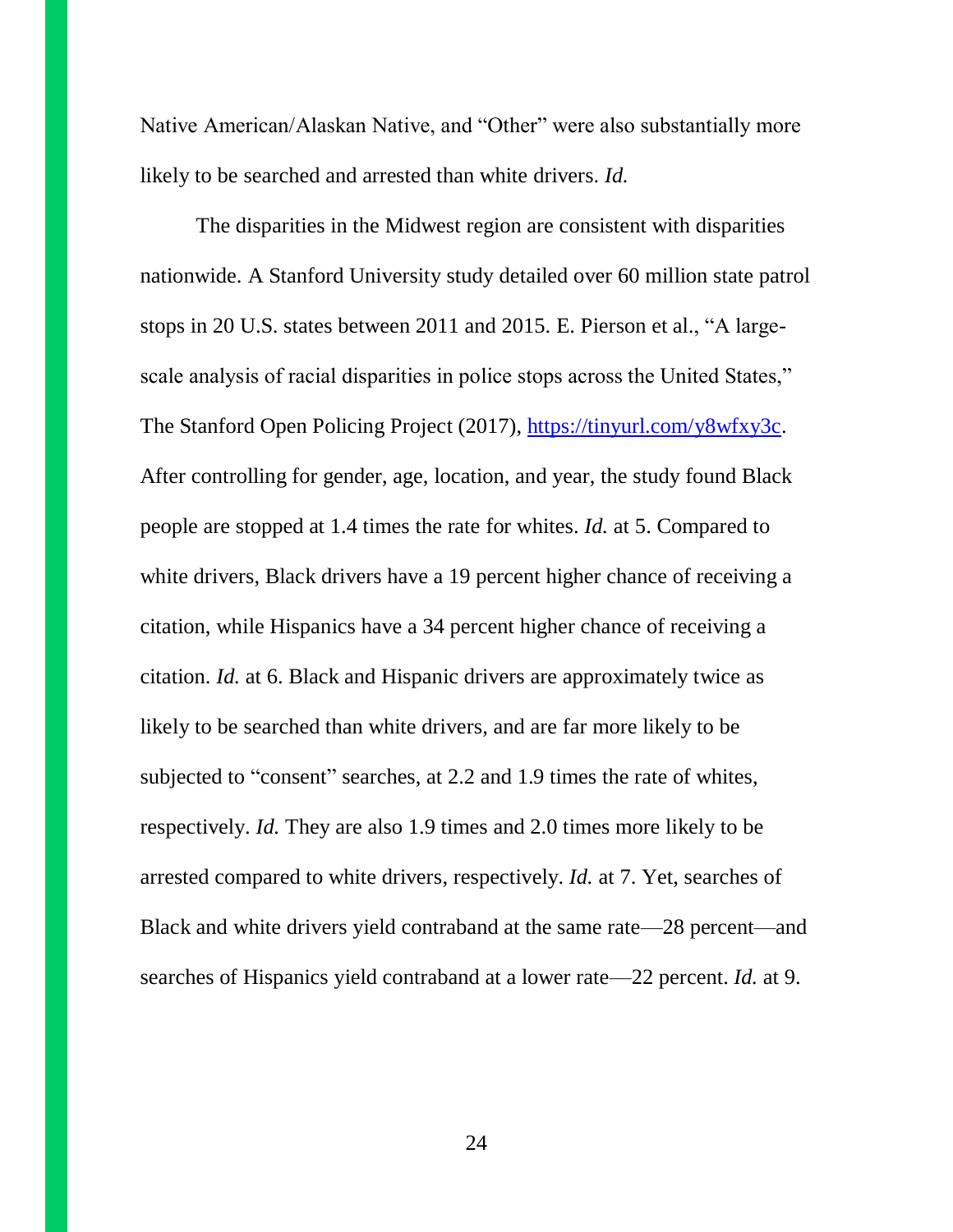## **iii. Racial Disparities in Pretext Stops Lead to Serious Social and Economic Harms.**

The harm of pretext stops starts at the unreasonable constraint on liberty for all people, but especially People of Color, and the inherent fear and distrust of law enforcement that results. But there are also dramatic harms down the line. Pretext traffic stops are often a first step for People of Color into the criminal justice system: a stop leads to a citation, search, or arrest; this leads to fines, fees, or incarceration—whether pre-trial or postconviction—and this leads to huge personal, family, economic, and social costs.

The country's mass incarceration system is a crisis, especially for People of Color. America's jails and prisons house 2.2 million people at a rate unrivaled globally, with the number locked up growing five-fold over the last four decades. Sentencing Project, "Criminal Justice Facts," <https://tinyurl.com/y73yvbwz> (last visited Nov. 27, 2017). People of Color make up 37 percent of the U.S. population but 67 percent of those incarcerated. *Id.*

Iowa's disparities are even worse. Sentencing Project, "State-By-State Data,"<https://tinyurl.com/y7873q6e> (last visited Nov. 27, 2017). Black people in Iowa are 11.1 times more likely to be incarcerated than whites,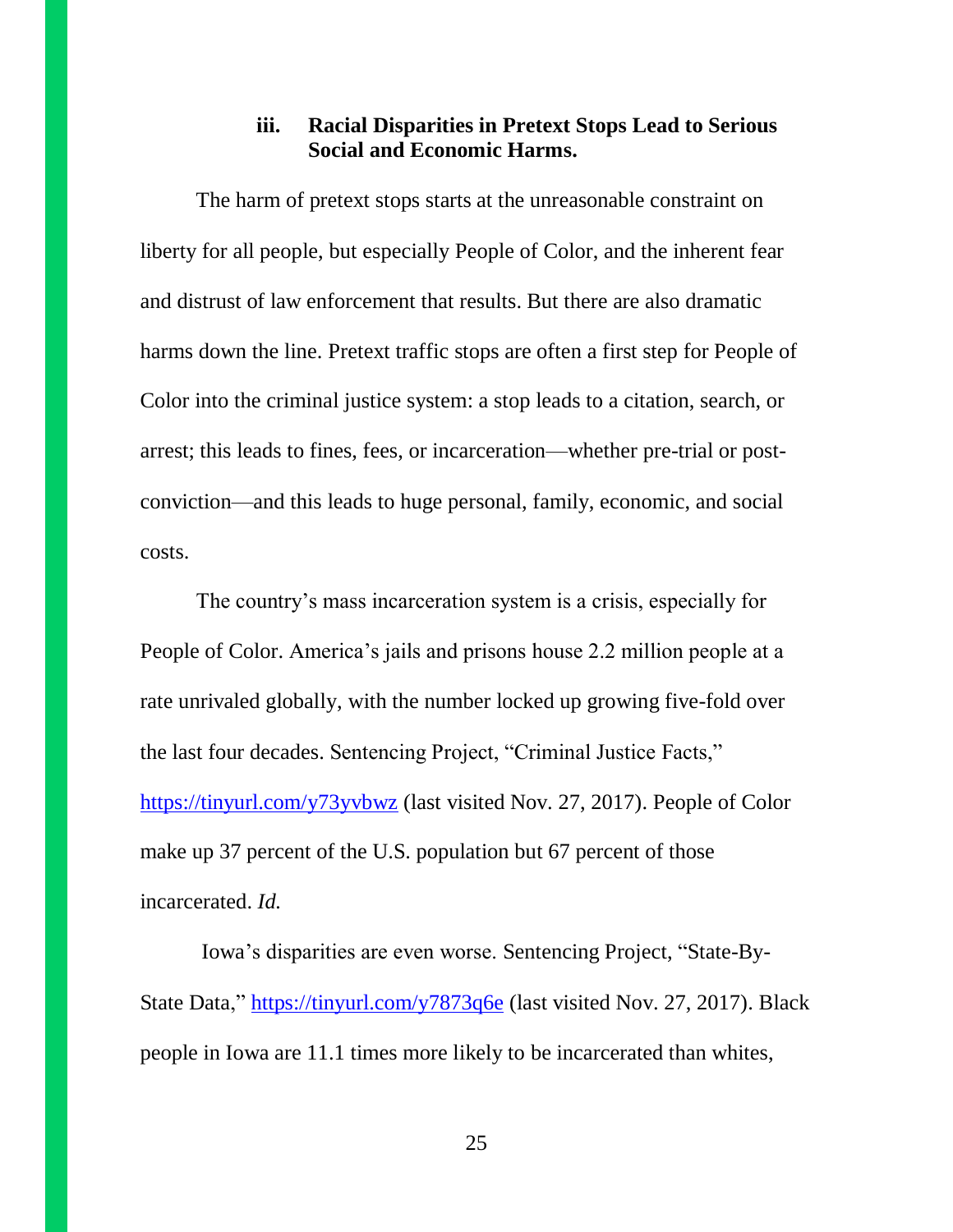with more than two in every 100 African-Americans in the state in jail or prison. *Id.* Hispanics are 1.7 times more likely to be incarcerated than whites. *Id.* Despite the fact that Black Iowans make up just 3.7 percent of the population, and Hispanics make up just 5.8 percent, Blacks make up 25 percent of Iowa's prison population, and Hispanic or Latino individuals make up seven percent. Iowa Department of Corrections, "Quick Facts," <https://tinyurl.com/y9e6yc2r> (last visited Nov. 27, 2017).

Racial disparities in Iowa's criminal justice system are not just a grave injustice and moral wrong with huge personal costs for individuals and families; they also lead to incredible economic and societal costs. Iowa's prisons held 8,363 people as of June 30, 2017, at a cost of \$95.85 per day, per person. Iowa DOC, "Quick Facts,"<https://tinyurl.com/y9e6yc2r> (last visited Nov. 27, 2017). The cost to taxpayers to incarcerate those individuals is hundreds of millions of dollars. *Id.* This doesn't include the approximately 4,000 people held in Iowa's county jails at any given time, millions held in other states, nor approximately 185,000 federal inmates, nearly 40 percent of whom identify as Black. Federal Bureau of Prisons, "Inmate Race," <https://tinyurl.com/z5pa9ww> (last updated Sept. 23, 2017). All states combined spent \$56.9 billion in 2015. Sentencing Project, "Trends in U.S. Corrections," June 2017, [https://tinyurl.com/y98fl4fv.](https://tinyurl.com/y98fl4fv)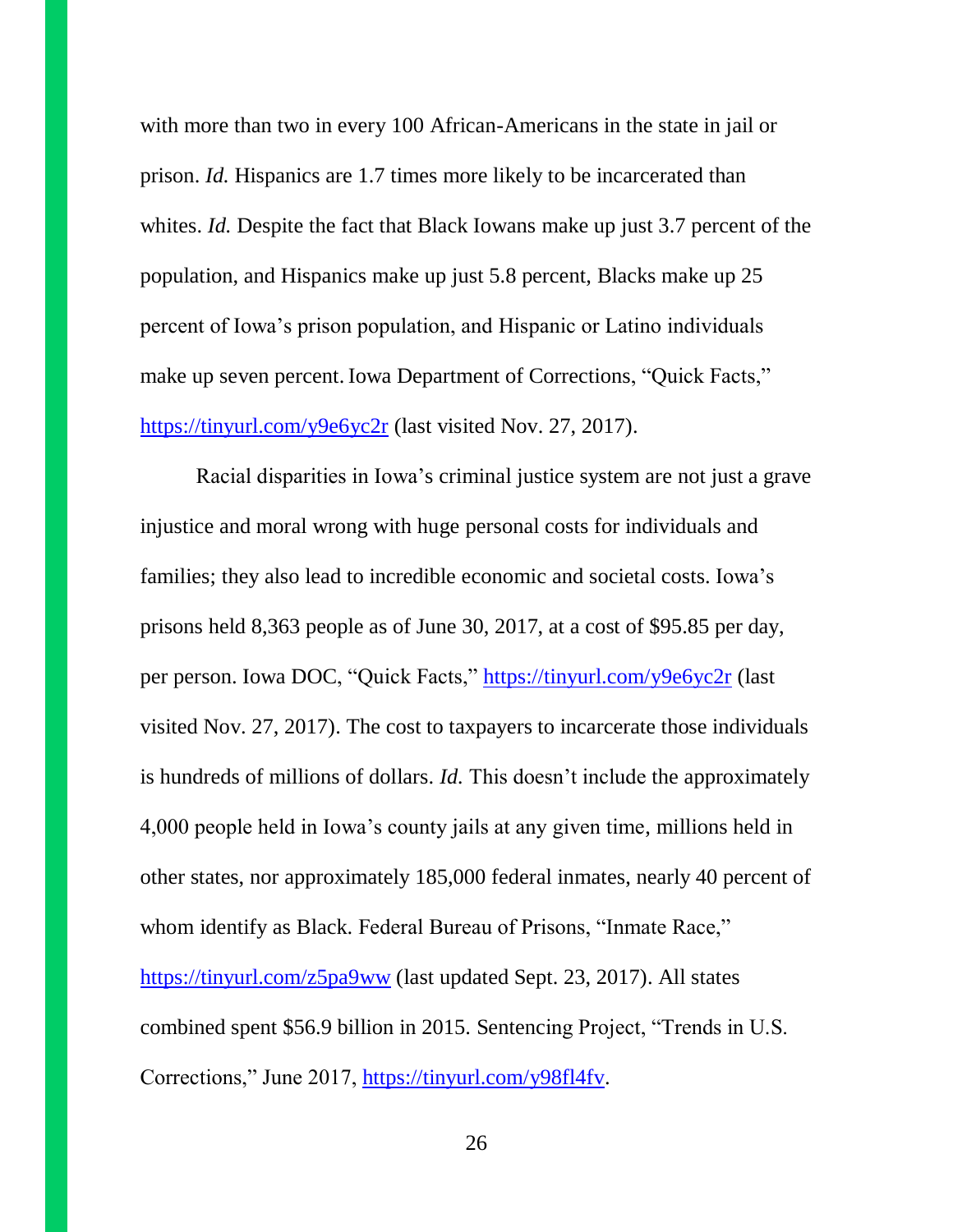Criminal convictions also lead to families incurring court-related debt averaging \$13,607; families losing income due to a family member being removed from the household, leaving nearly two-thirds of such households unable to meet their family's basic needs; and future employment becoming difficult to obtain. Ella Baker Ctr. for Human Rights et al., "Who Pays? The True Cost of Incarceration on Families," Sept. 2015,

#### [https://tinyurl.com/yb5jbakr.](https://tinyurl.com/yb5jbakr)

Finally, pretext traffic stops and the disparities in the criminal justice system that they drive have led to relative political powerlessness for Black communities in Iowa more broadly. Lynn Eisenberg, "Note: States as Laboratories for Federal Reform: Case Studies in Felon Disenfranchisement Law," 15 N.Y.U. J. Legis. & Pub. Pol'y 539, 563-64 (2012). This is particularly true in Iowa, one of just four states where all people with felony convictions are permanently disenfranchised. ACLU, "Felony Disenfranchisement,"<https://tinyurl.com/y8yvtubp> (last visited Nov. 27, 2017). This has led to nearly ten percent of Black Iowans being disenfranchised currently.<sup>13</sup> Sentencing Project, "6 Million Lost Voters,"

<sup>&</sup>lt;sup>13</sup> Sadly, ten percent is an artificially low rate for disenfranchisement, because it is skewed by an estimated 100,000 people whose voting rights were restored under Governor Vilsack's executive order in 2005. Thus, that percentage can be expected to rise each year until it reaches rates that existed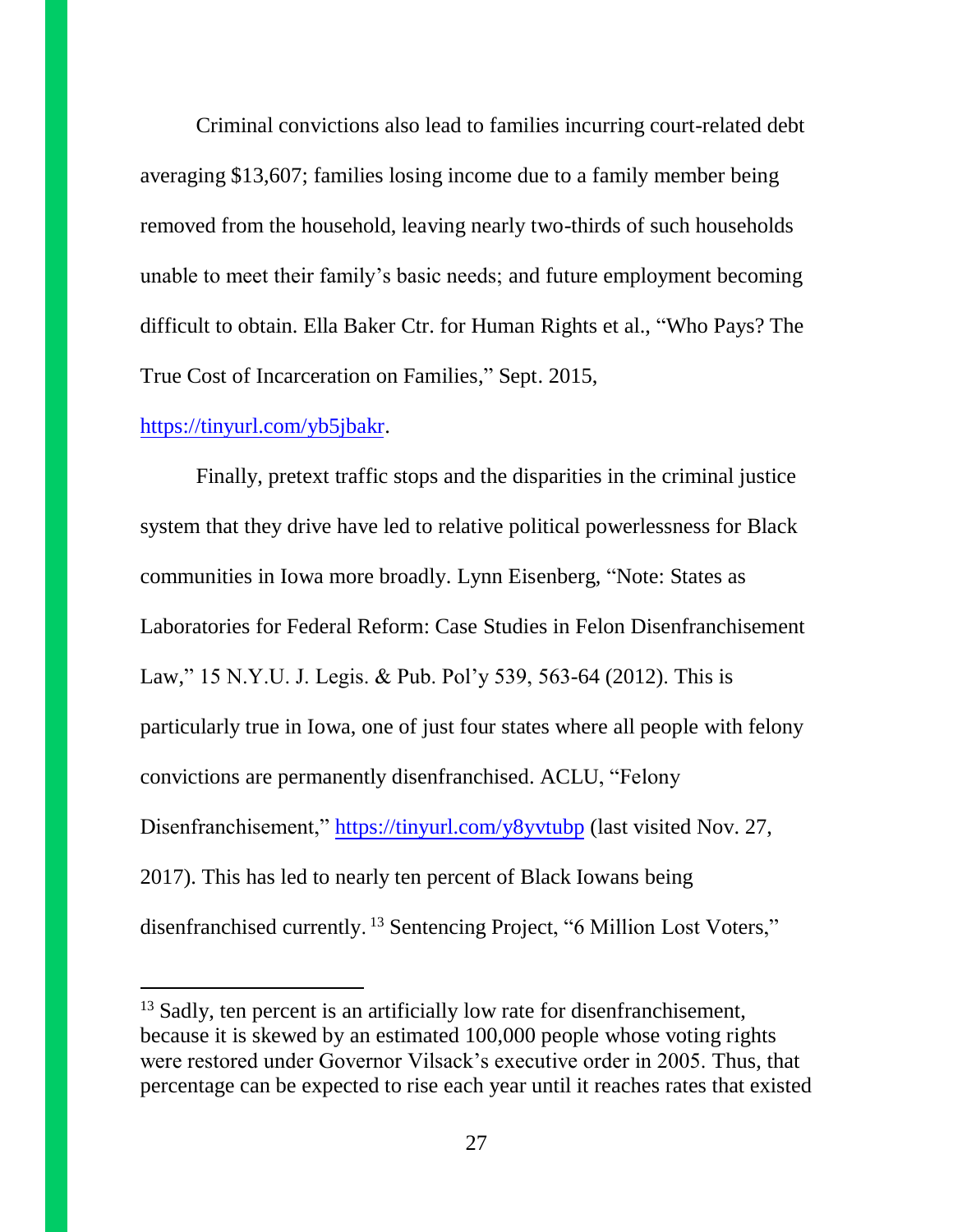$2016$ , [https://tinyurl.com/y8x7eb5q.](https://tinyurl.com/y8x7eb5q)

## **iv. Pretext Stops Put People of Color In Fear For Their Lives and Cause Distrust of Law Enforcement.**

People of Color have for decades raised the alarm about disparate policing, including disparate use of force, and the fear they experience during police encounters. The near-ubiquity of cellphone video has documented this experience in recent years, with several high-profile cases of African-Americans being killed by police following pretext stops—and ensuing protests and legal actions—dominating the headlines.

Philando Castile was killed by Minnesota police officers during a pretext traffic stop. Sharon LaFraniere and Mitch Smith, "Philando Castile Was Pulled Over 49 Times in 13 Years, Often for Minor Infractions," N.Y. Times, July 16, 2016, [https://tinyurl.com/yd9ycez4.](https://tinyurl.com/yd9ycez4) Mr. Castile was purportedly stopped for a cracked taillight and was killed seconds later. *Id.* He had been stopped while driving at least 49 times in the past 13 years, often for low-level traffic offenses like failing to signal, failing to repair a seatbelt, and driving with an unlit license plate. *Id.* African-Americans make

prior to the July 4, 2005 Executive Order 42 signed by then-Governor Vilsack, when 1 in 4 (24.87 percent) of voting-age African-American citizens in Iowa were disenfranchised. Sentencing Project, "Iowa and Felony Disenfranchisement (2005)," at 2, [http://tinyurl.com/qy9x2z6.](http://tinyurl.com/qy9x2z6)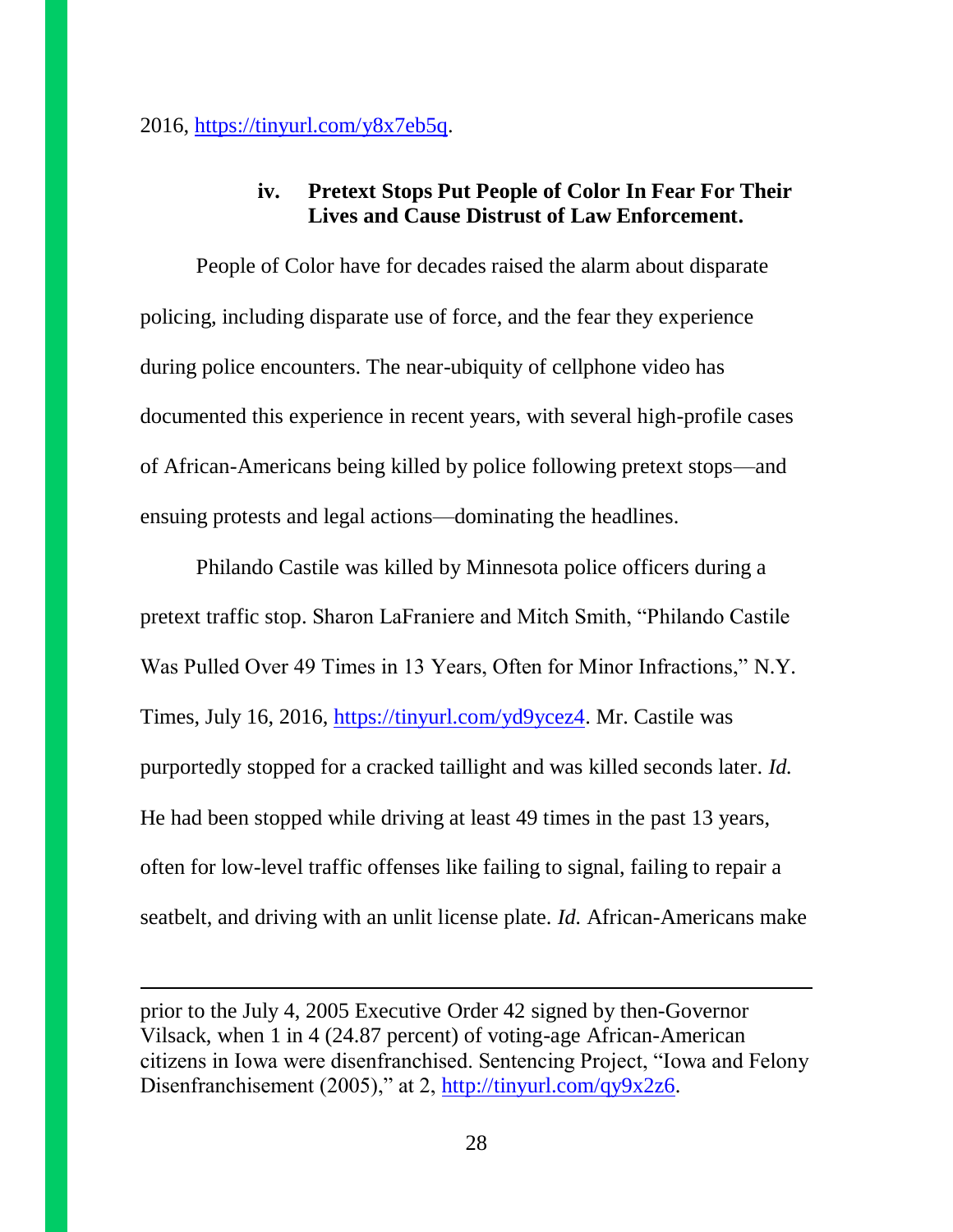up about 8 percent of people in the police jurisdiction where Mr. Castile was killed but accounted for 19 percent of tickets and 41 percent of arrests. *Id.*

A pretext stop killed Samuel DeBose a year earlier in Ohio. Richard Perez-Pena, "University of Cincinnati Officer Indicted in Shooting Death of Samuel DeBose," N.Y. Times, July 29, 2015, [https://tinyurl.com/yasklb3a.](https://tinyurl.com/yasklb3a) An officer followed DeBose and eventually pulled him over for not having a front license plate. *Id.* DeBose showed the officer the plate in his glovebox and was shot minutes later. *Id.*

A pretext stop killed Walter Scott, who was stopped for allegedly having a broken taillight. Alan Blinder et al., "Ex-South Carolina Officer Is Indicted in Shooting Death of Black Man," N.Y. Times, June 8, 2015, [https://tinyurl.com/yayxurx3.](https://tinyurl.com/yayxurx3) A bystander's cell phone video showed Mr. Scott running from the officer as he was shot several times in the back. *Id.*

A pretext stop also led to Sandra Bland's death. Mitch Smith, "Sandra Bland's Family Calls for Criminal Charges Against Texas Trooper," N.Y. Times, Dec. 22, 2015, [https://nyti.ms/2jty8Yq.](https://nyti.ms/2jty8Yq) Ms. Bland was stopped for allegedly failing to use her turn signal, and escalated after police threatened to forcibly remove her from her car and shoot her with a Taser. *Id.* She died in custody three days later. *Id.*

Iowa has had its own instances of police using excessive force in

29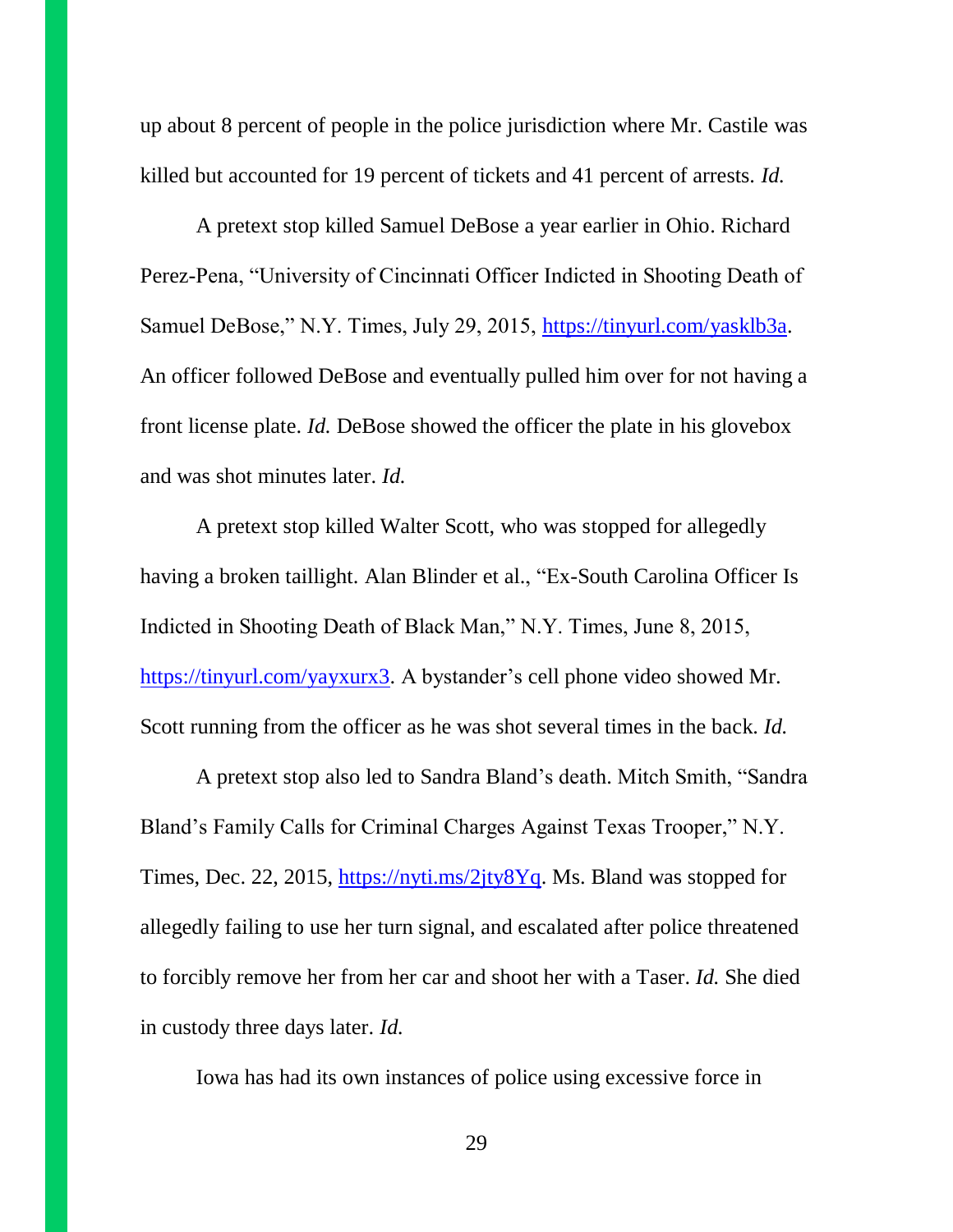interactions with People of Color. Waterloo, where Ms. Brown was stopped, has faced multiple excessive force lawsuits in recent years involving Black victims, including a lawsuit alleging an officer pushed down a 13-year-old Black girl walking on a sidewalk after she yelled at him to "slow down." Associated Press, "Excessive Force Lawsuits Against Waterloo Police Settled," Aug. 11, 2016, [https://tinyurl.com/y7zbyzpn.](https://tinyurl.com/y7zbyzpn)

A Waterloo officer was also caught on tape at a 2013 murder scene of 18-year-old Dae'Quan Campbell, a young Black man, saying "When was the last time we had a death where it's a true victim" and "we just need a semi-apocalyptic event to get rid of 90 percent of them." John Molseed, "Officer at Campbell murder scene calls own remarks 'stupid,' 'crass,' Waterloo-Cedar Falls Courier, Aug. 12, 2016, [https://tinyurl.com/ycygjsz9.](https://tinyurl.com/ycygjsz9) The officer also refered to Dae'Quan as a "dead mother fucker." *Id.*

Law enforcement's disparate use of force against People of Color is not just anecdotal. Numerous studies have demonstrated this is a widespread systemic issue. One study of 12 police departments of varying sizes and geographical locations found the use of force rate for Black residents was 2.5 times higher than the overall rate and 3.6 times higher than the rate for white residents. Center for Policing Equity, "The Science of Justice: Race, Arrests, and Police Use of Force," July 2016, [https://tinyurl.com/ja33oe2.](https://tinyurl.com/ja33oe2)

30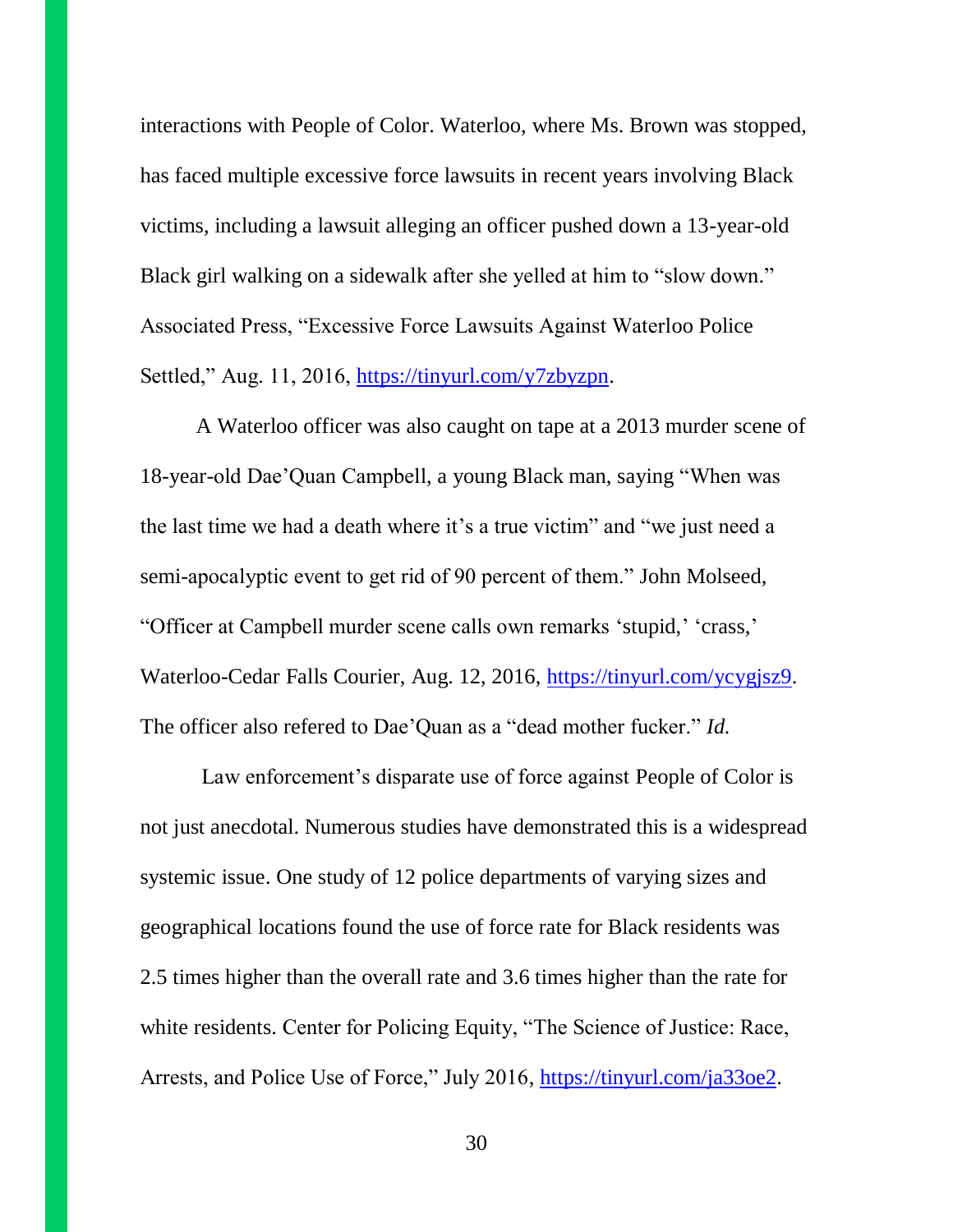Repeated police interactions—including pretext traffic stops—"overexpose[] African-Americans to the possibility of police violence." Devon W. Carbado, "Blue-on-Black Violence," 104 Geo. L. J. 1479, 1508 (2016), [https://tinyurl.com/ybfxvqz2.](https://tinyurl.com/ybfxvqz2)

It should come as no surprise that racially-disparate policing, as perpetuated by pretext traffic stops, undermines trust in law enforcement and the criminal justice system. According to recent polling, 40 percent of Americans feel afraid around police officers. Reuters, "I tend to be wary around police officers," <https://tinyurl.com/ybrv4mzm> (last visited Nov. 27, 2017). For African-American males, that number jumps to 65 percent. *Id.* Polling from 2014 reveals a similar picture. Thirty-one percent overall and 45 percent of African-Americans believe police officers routinely lie to serve their own interests. Reuters, "Do Americans trust their cops to be fair and just? New poll contains surprises," <https://tinyurl.com/y7z8zgme> (last visited Nov. 27, 2017*.* Thirty-seven percent overall and 69 percent of African-Americans believe police officers unfairly target Blacks. *Id.*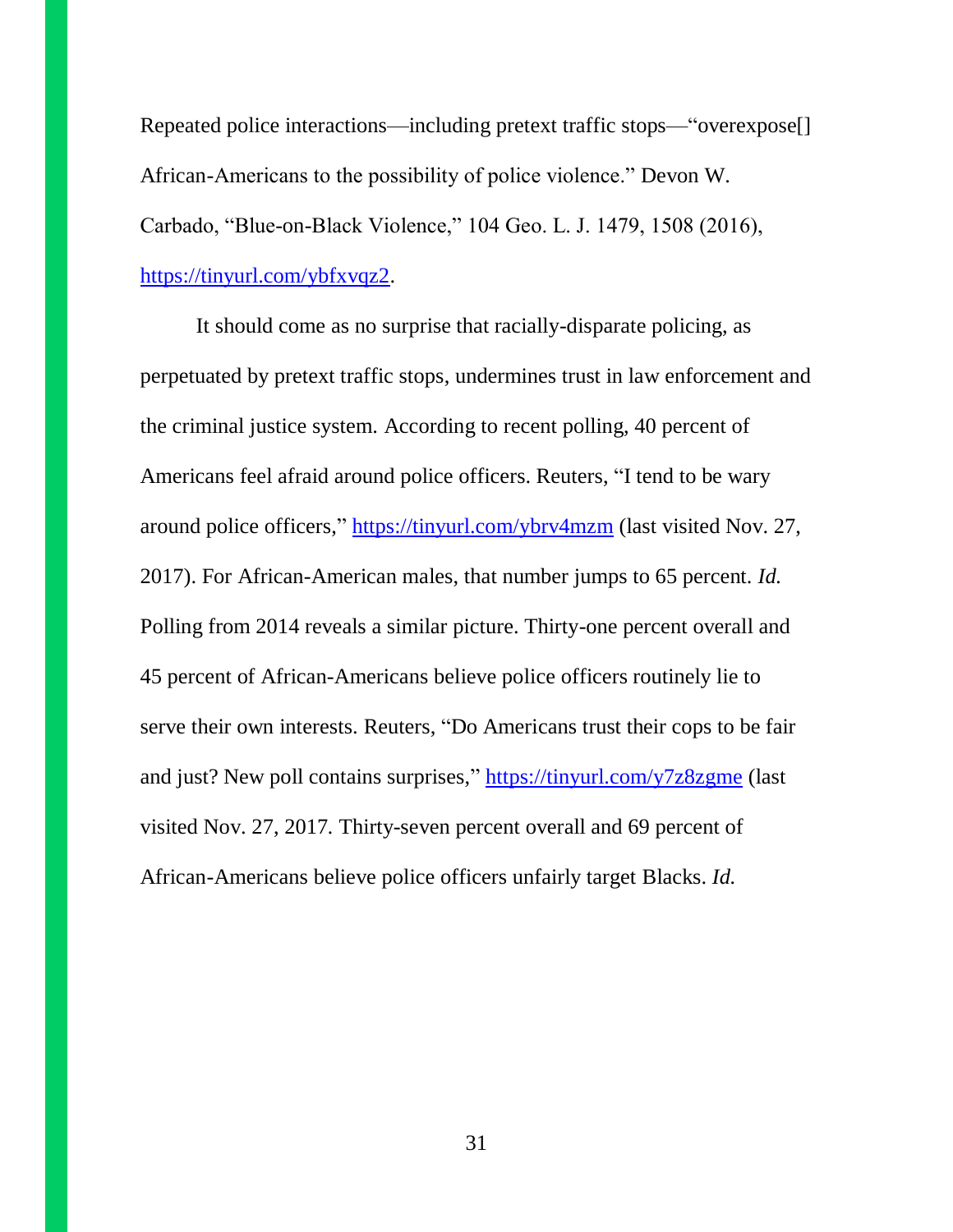## **B. IF PRETEXT CANNOT JUSTIFY PROLONGING A TRAFFIC STOP, IT CANNOT PROVIDE THE BASIS FOR INITIATING THE STOP.**

This Court has emphasized its authority to analyze the Iowa Constitution independently from analogous provisions of the U.S. Constitution and repeatedly found the Iowa Constitution provides greater protections. *See, e.g., Clark v. Board of Directors*, 24 Iowa 266 (Iowa 1868) (freedom from racial discrimination in public education.)*; Varnum v. Brien*, 763 N.W.2d 862 (Iowa 2009) (overturning same-sex marriage ban under Iowa Constitution). This Court's jealous protection of individual rights is perhaps *most* pronounced in its analysis of article I, section 8. *See, e.g., State v. Ochoa*, 792 N.W.2d 260 (Iowa 2010) (prohibiting warrantless searches of parolees without particularized suspicion); *State v. Pals,* 805 N.W.2d 767 (Iowa 2011) (determining Defendant's consent to an automobile search was involuntary); *State v. Short,* 851 N.W.2d 474 (Iowa 2014) (invalidating warrantless search of probationer's home); *State v. Gaskins*, 866 N.W.2d 1 (Iowa 2015) (invalidating warrantless search of a container incident to arrest).

This Court has already held that when the reason for a traffic stop is resolved and there is no other basis for reasonable suspicion, article I, section 8 requires that the driver be permitted to leave. *State v. Coleman*,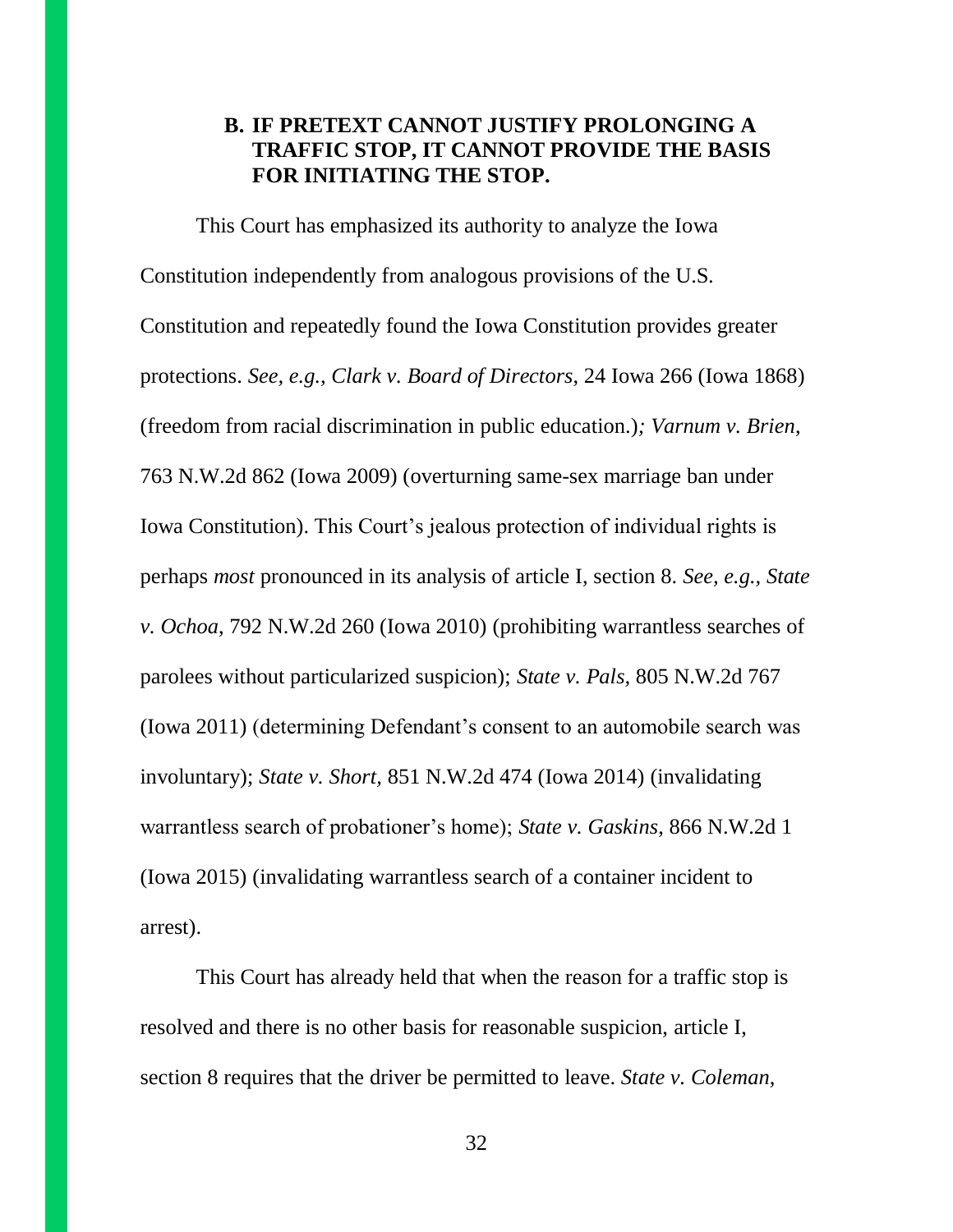890 N.W.2d 284, 301 (Iowa 2017) (officer should have terminated stop based on suspended license of the registered owner, a woman, once he realized driver was male.). *Coleman* recognized that "[l]imiting both the scope and duration of warrantless stops…provides important means of fulfilling the constitutional purpose behind article I section 8, namely, ensuring that government power is exercised in a carefully limited manner." *Id.* at 299.

This Court has also held that police may not prolong a traffic stop to perform checks unrelated to the reason for the stop when there is no independent reasonable suspicion for such conduct. *In re Pardee*, 872 N.W.2d 384 (Iowa 2015) (questioning and detention of defendants to call in narcotics dog unlawfully prolonged stop). Finally, this Court has noted "the use of minor traffic infractions as a springboard to consent searches has generated charges of abuse and racial profiling." *State v. Pals*, 805 N.W.2d 767, 772–73 (Iowa 2011).

Finding that pretext stops are unreasonable under article I, section 8 flows from those decisions. Indeed, it would be inconsistent with precedent to hold that police officers are prohibited from *prolonging* a traffic stop under the Iowa Constitution to perform unrelated checks, absent independent

33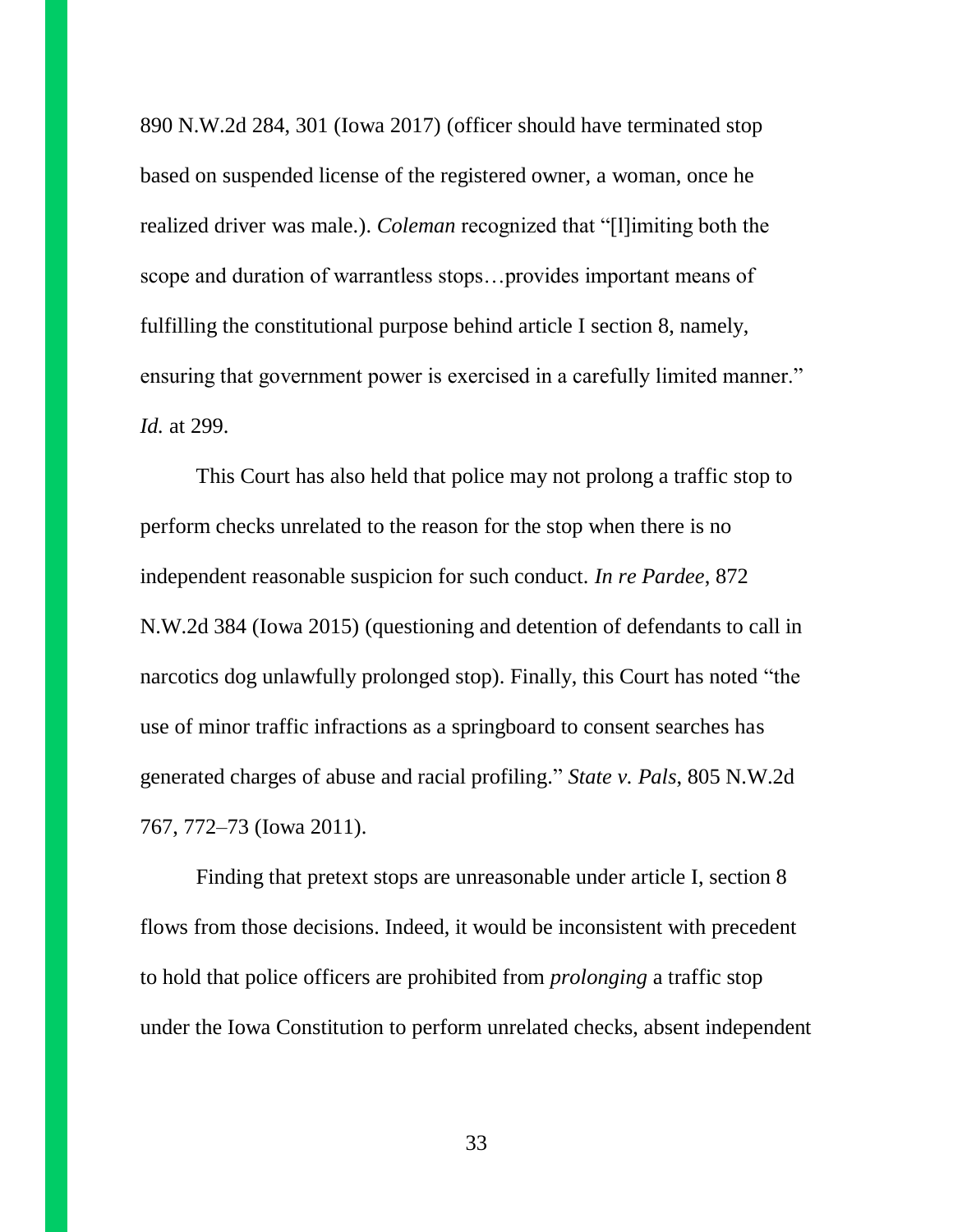reasonable suspicion for doing so, but that they could nonetheless *initiate* a traffic stop with the intent of doing so.

## **C. THIS COURT SHOULD ADOPT A BURDEN-SHIFTING TEST FOR DETERMINING WHETHER A TRAFFIC STOP IS PRETEXTUAL.**

In interpreting article 1, section 8 to prohibit pretext stops, this Court must establish a test to determine when stops are pretextual. The burdenshifting, totality-of-the-circumstances test adopted by the New Mexico Court of Appeals in *Ochoa* best balances protecting drivers from arbitrary and discriminatory policing with legitimate law enforcement action under the Iowa Constitution.

Three years after *Whren*, the Washington Supreme Court repudiated its rationale and held pretextual traffic stops are unconstitutional under its state constitution and evidence gathered pursuant to such a stop must be suppressed. *State v. Ladson*, 979 P.2d 833 (Wash. 1999) (en banc). It found that a pretext traffic stop's purpose is:

not to enforce the traffic code, but to conduct a criminal investigation unrelated to the driving. Therefore, the reasonable articulable suspicion that a traffic infraction has occurred which justifies an exception to the warrant requirement for an ordinary traffic stop does not justify a stop for criminal investigation.

*Id.* at 837-38. The Court applied the following test: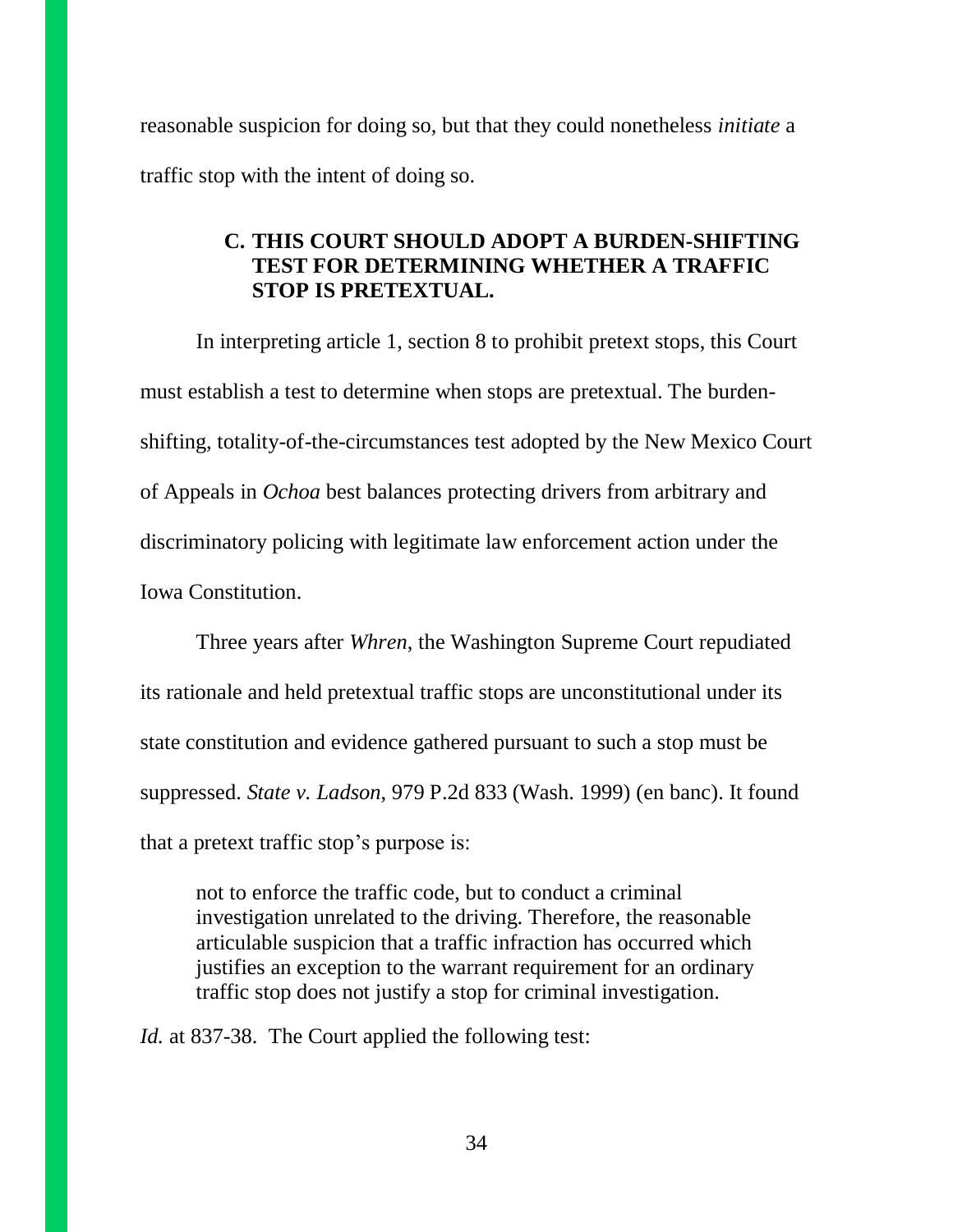When determining whether a given stop is pretextual, the court should consider the totality of the circumstances, including both the subjective intent of the officer as well as the objective reasonableness of the officer's behavior. . . We recognize the Court of Appeals has held that the test for pretext is objective only. . . But an objective test may not fully answer the critical inquiry: Was the officer conducting a pretextual traffic stop or not?

*Id.* at 843 (finding stop for expired tags was pretexutal because true motive was suspicion of drug dealing).

Later in *State v. Ochoa,* the New Mexico Court of Appeals fully embraced the *Ladson* subjective-objective totality-of-the-circumstances test for determining whether a traffic stop is pretextual: "The totality of the circumstances includes considerations of the objective reasonableness of an officer's actions and the subjective intent of the officer—the real reason for the stop." 206 P.3d 143, 155 (N.M. Ct. App. 2008) (holding stop for not wearing a seatbelt—when officer's true reason was narcotics investigation violated state Constitution). *Ochoa* fashioned a burden-shifting formula akin to that prescribed in *McDonnell Douglas Corp. v. Green,* 411 U.S. 792 (1973) in the employment context:

First, the trial court must determine whether there was reasonable suspicion or probable cause for the stop. As usual, the State has the burden of proof to justify the stop under an exception to the warrant requirement. If the stop can be justified objectively on its face and the defendant argues that the seizure was nevertheless unreasonable because it was pretextual under the New Mexico Constitution, then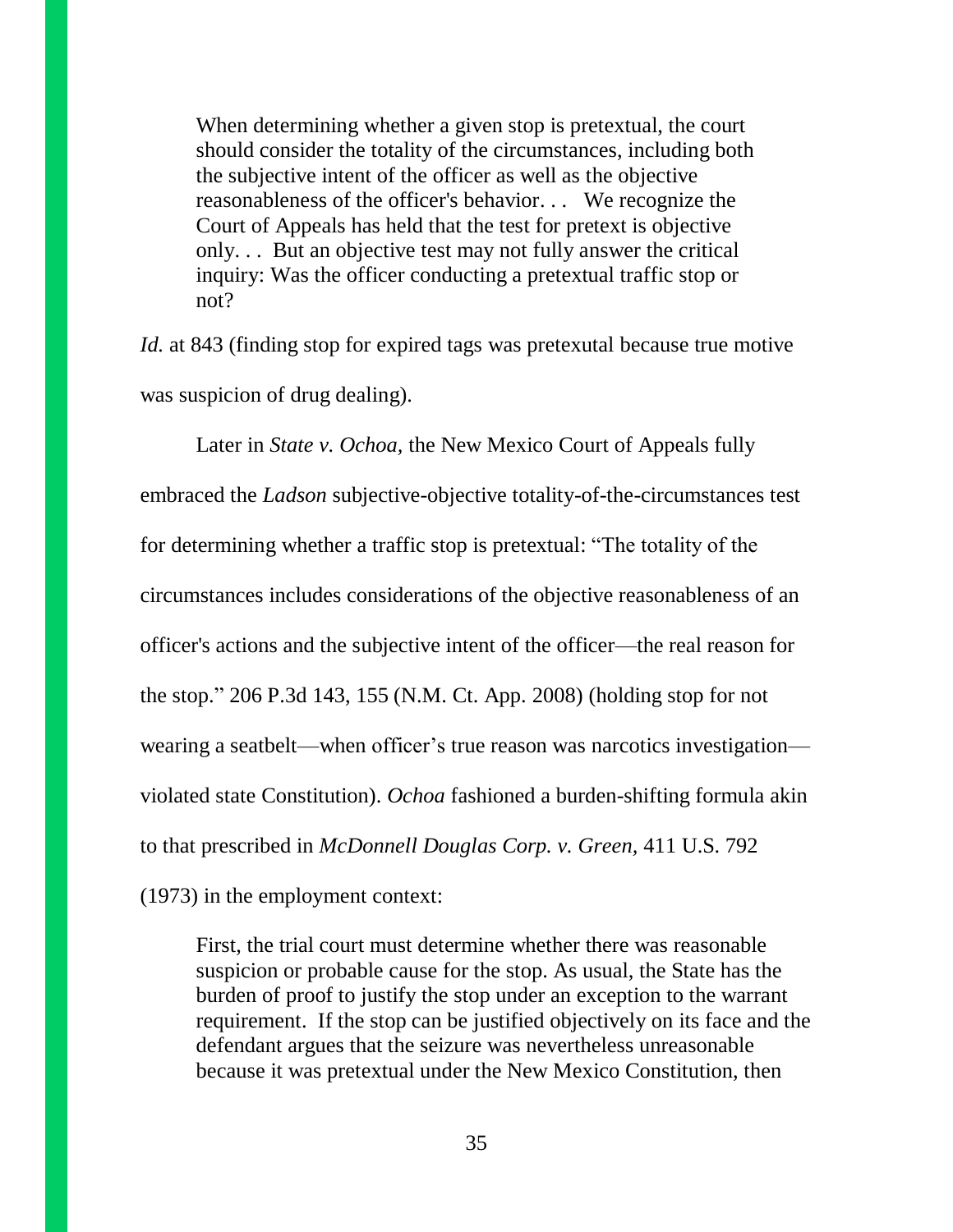the district court must decide whether the officer's "motive for [the stop] was unrelated to the objective existence of reasonable suspicion or probable cause." The defendant has the burden of proof to show pretext based on the totality of the circumstances. If the defendant has not placed substantial facts in dispute indicating pretext, then the seizure is not pretextual. If the defendant shows sufficient facts indicating the officer had an unrelated motive that was not supported by reasonable suspicion or probable cause, then there is a rebuttable presumption that the stop was pretextual. The burden shifts to the state to establish that, based on the totality of the circumstances, even without that unrelated motive, the officer would have stopped the defendant.

#### *Id.* at 156.

Consistent with *Ochoa*'s holding that both "the objective reasonableness of an officer's actions and the subjective intent of the officer" are relevant to the pretext analysis, this Court should clarify that the State's rebuttal burden requires it to prove the asserted basis for the stop was sufficiently serious to justify the intrusion according to a reasonable, objective officer standard. *Ochoa* instructs that this inquiry should not be limited to whether the particular officer subjectively believed the traffic violation implicated significant safety concerns.

Borrowing from a state trial judge who had experience sifting the evidence in pretextual traffic stop cases, *State v. Heath*, 929 A.2d 390 (Del. Super. Ct. 2006) (suppressing evidence where vehicle was stopped for failing to signal but officer stated he also stopped the vehicle to investigate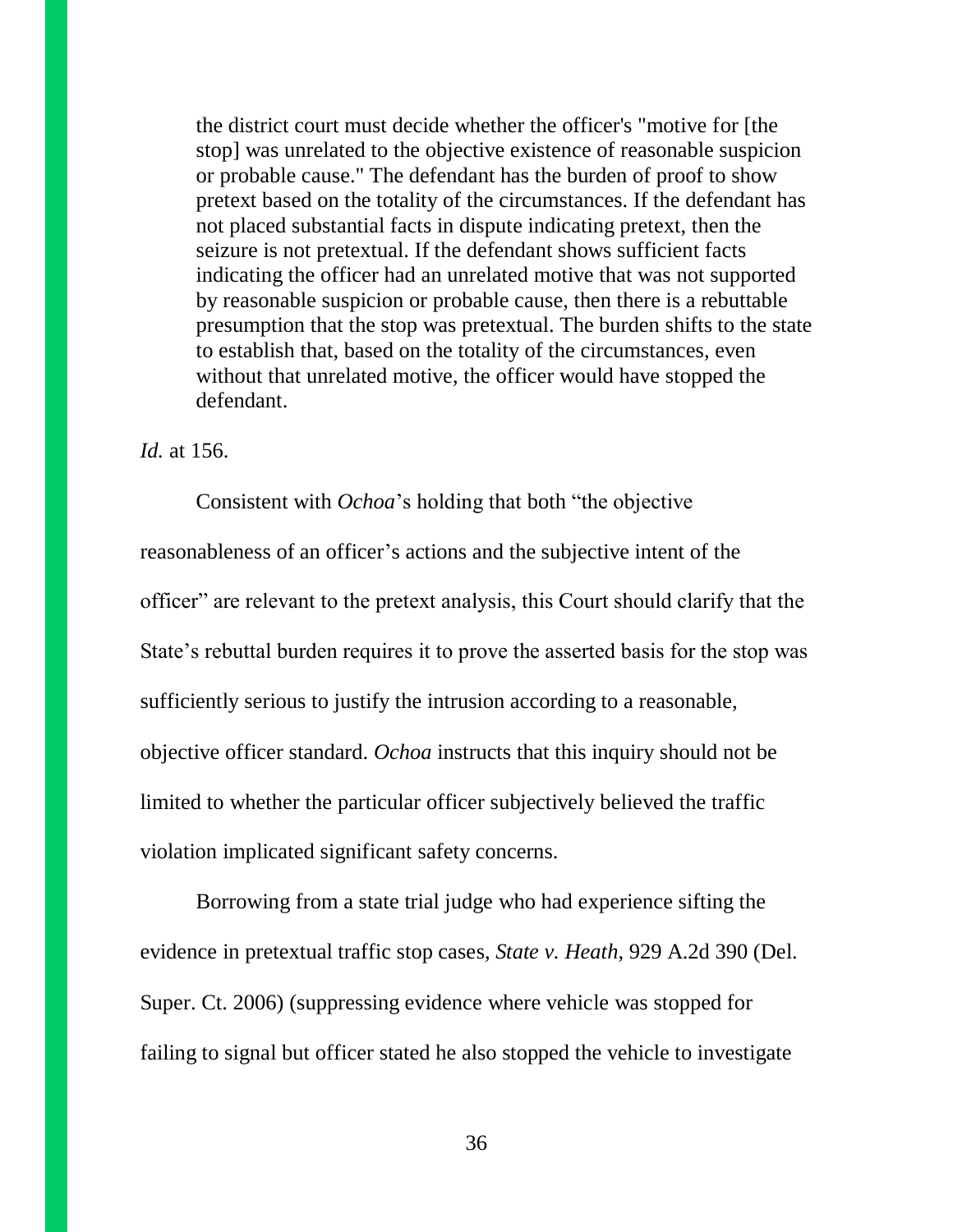whether defendant or his passenger were connected with warrants), the Court also developed an extensive but nonexhaustive list of factors to guide trial judges as they determine, from the totality of the circumstances, whether a traffic stop was pretextual. *Id.*

The *Ladson* and *Ochoa* Courts recognized that most cases, unlike Ms. Brown's, do not involve direct evidence of pretext. The objective reasonableness test focuses on whether the purported traffic violation was one which implicated safety concerns serious enough that it was customary procedure for law enforcement to stop the vehicle. Ms. Brown's case involving a very minor equipment violation is a perfect example of one where a claimed safety rationale for a traffic stop is unpersuasive.

Amici are aware the Washington Supreme Court has subsequently added a "mixed motive" analysis in pretext traffic stop cases, *State v. Arreola*, 290 P.3d 983 (Wash. 2012). According to that test, pretext stops are permissible if law enforcement had a secondary rationale for making the stop that was legal, even if the reason would not have prompted a reasonable law enforcement to make the traffic stop. This Court should reject the *Arreola* mixed-motive test.

In modifying the rebuttal step afforded the State in the totality-of-thecircumstances test, the *Arreola* Court failed to account for the real-world

37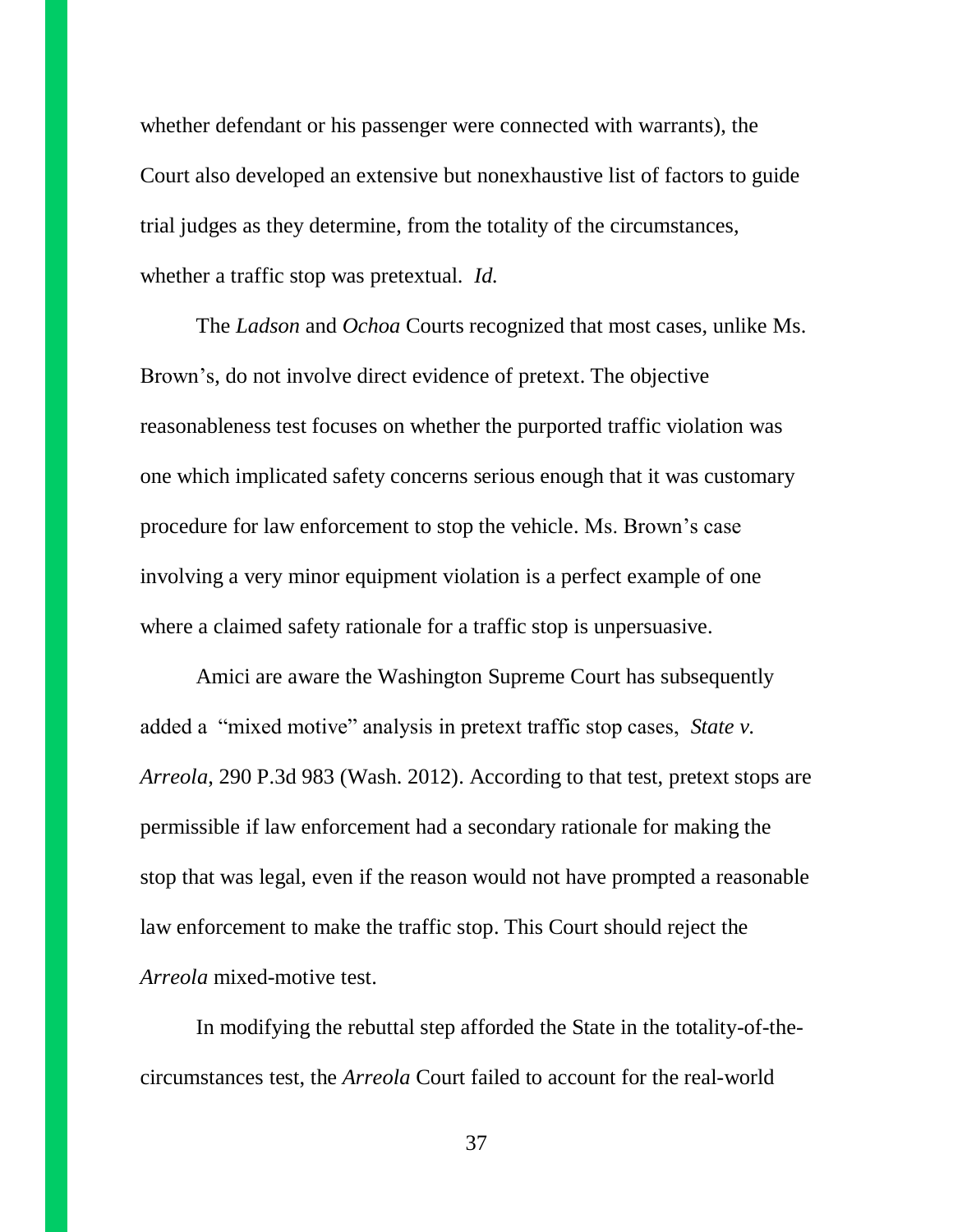dynamics of trials and the natural inclination for compromise when difficult factual questions, such as a police officer's primary motivation or intention, are posed. The dissent in *Arreola* robustly articulated the failings of the mixed-motive defense, which is that it wrongly shifts the focus from the officer's primary or predominant motivation for the stop to whether there was a legitimate but secondary traffic-related justification for the stop. *Id.* at 992-93 (J. Chambers, dissenting) ("The majority does not offer any convincing means of distinguishing a 'primary' reason from a 'real' reason. Because I do not believe the spirit of *Ladson* will survive the court's opinion in this case, I dissent.")

Applying an essentially identical "mixed motive" affirmative defense in employment discrimination cases litigated in his federal courtroom over the past twenty-five years, Judge Mark Bennett has found that the "same decision" defense<sup>14</sup> has rendered the mixed-motive theory of discrimination a "Trojan Horse"—promising much but delivering nothing. *See, e*.*g., Coe v. Northern Pipe Products*, 589 F.Supp.2d 1055, 1097-98 (N.D. Iowa 2008); Panelist, Celebrating the 40th Anniversary of the EEOC (2004),

[https://tinyurl.com/yamcq24r.](https://tinyurl.com/yamcq24r) In Judge Bennett's experience, it has proved

 $\overline{a}$ 

<sup>&</sup>lt;sup>14</sup> 42 U.S.C. §2000e-2(m) (Section 706(g)(2)(B)) provides a "partial" affirmative defense if "a respondent demonstrates [he] would have taken the same action in the absence of the impermissible motivating factor."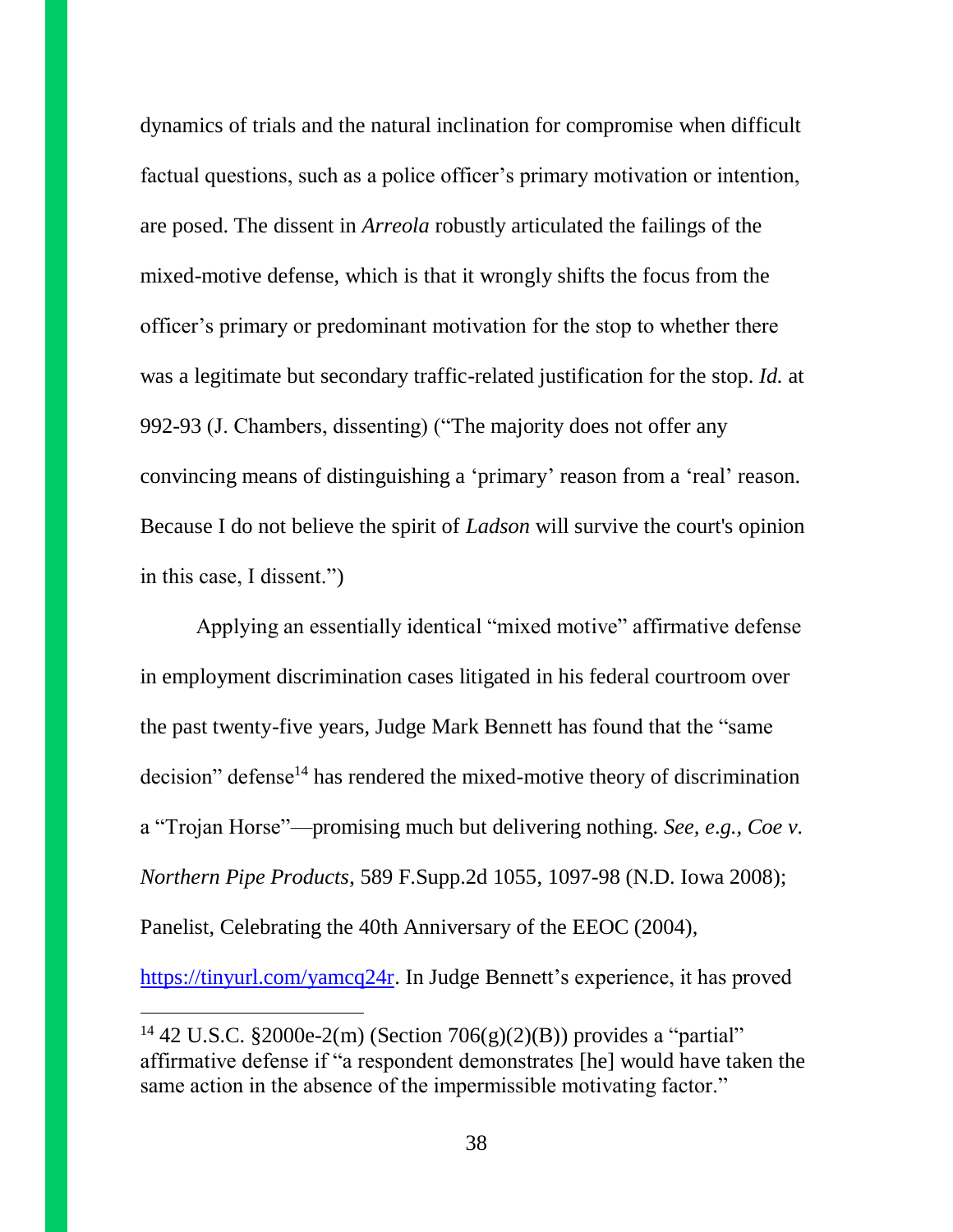itself a too-easy compromise verdict for factfinders to conclude that despite the employer's discriminatory discharge of the plaintiff, the employer would have reached the same decision because of some misconduct or poor performance. *Id.*

The critical flaw in the *Arreola* opinion is not that it weighs the State's proof that there was a traffic-related reason for the stop—necessarily this must be done in a totality-of-the-circumstances test—but rather that *Arreola* denies relief *even if* the State fails to prove that the traffic-related justification was the primary reason for the stop. Denying relief when the officer's traffic-related reason for the stop was "a" reason for the stop, albeit the secondary reason, will eviscerate the constitutional right; *Arreola* appears to have adopted a badly flawed harmless error analysis. The Court should have focused on whether the muffler violation was sufficiently serious or implicated a traffic safety concern such that an objectively reasonable officer would have initiated a traffic stop.

#### **D. SUPPRESSION IS THE NECESSARY REMEDY.**

Because pretext traffic stops are unreasonable and violate the Iowa Constitution, this Court should instruct district courts to apply the remedy that it has already found to be appropriate for other violations of article I,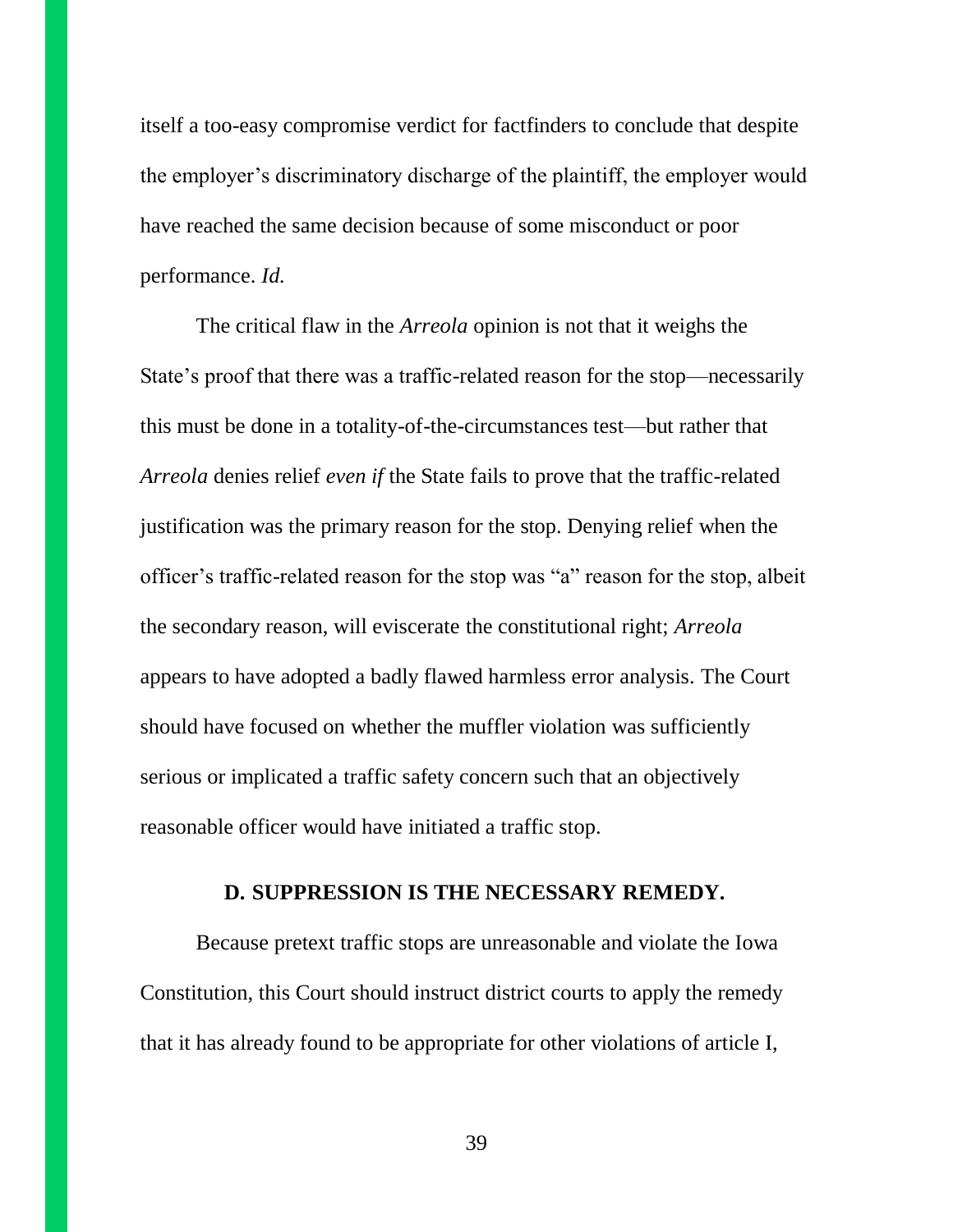section 8. That remedy is exclusion. *See Mapp v. Ohio*, 367 U.S. 643, 655 (1961); *see also State v. Height*, 91 N.W. 935 (Iowa 1902) (selfincrimination in violation of article I, section 8 should have been excluded).

The *Ochoa* and *Ladson* opinions held the fruits of pretext traffic stops must be suppressed. This is a familiar remedy for Iowa courts where evidence is obtained in violation of the state or federal constitutions, and thus would be readily understood by prosecutors and the defense bar. A lesser remedy has no precedent under the Iowa Constitution and would be a departure from existing case law.

#### **CONCLUSION**

For the reasons provided herein, this Court should ban pretext stops under the Iowa Constitution, and reverse the district court.

Respectfully submitted,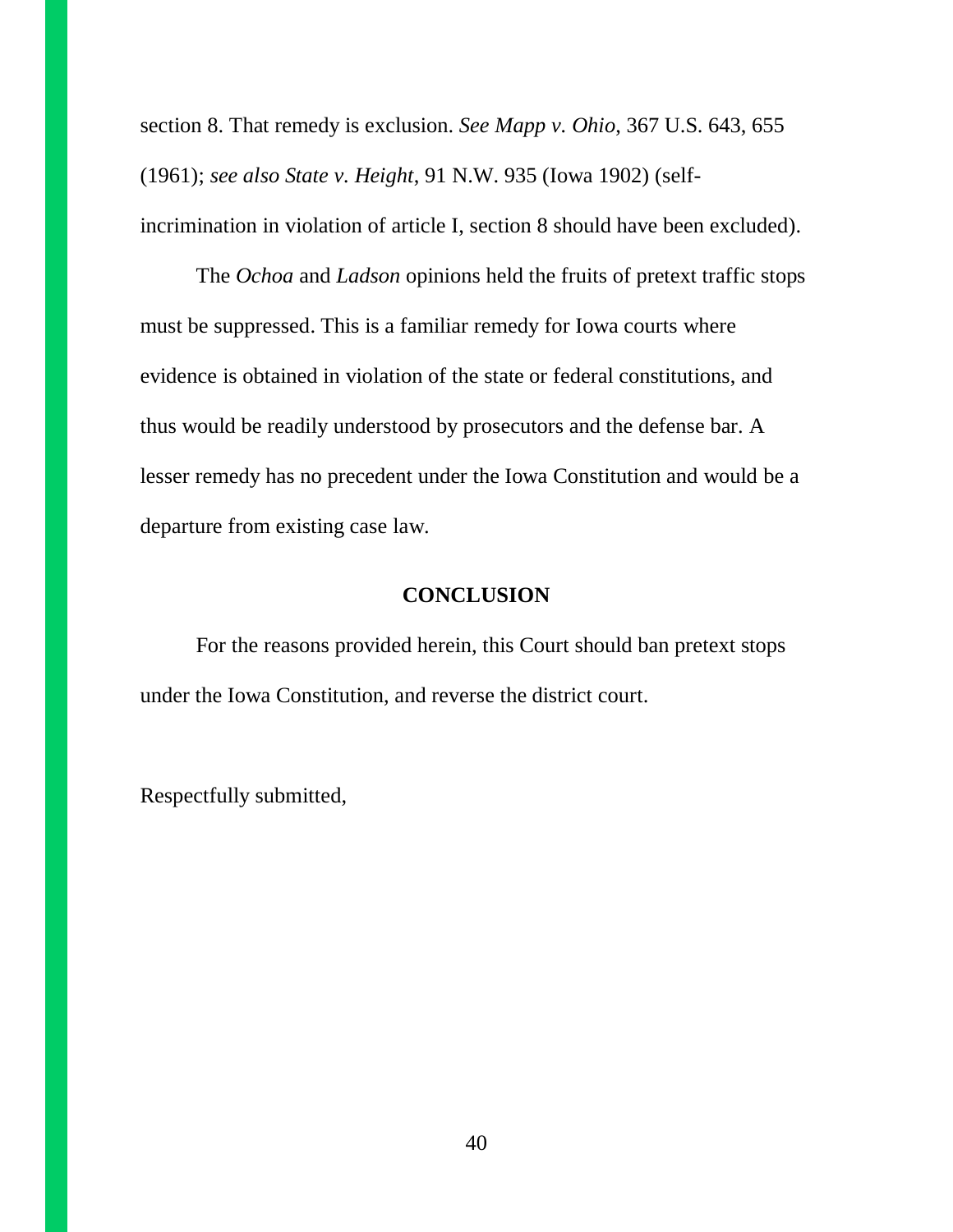#### */s/ Andrew Duffelmeyer*

Andrew B. Duffelmeyer, AT0012666 GLAZEBROOK & HURD, LLP 309 Court Ave, Suite 233 Des Moines, IA 50309 Telephone: (515) 875-4930 Fax: (515) 875-2425 [Andrew@GlazebrookHurd.com](mailto:Andrew@GlazebrookHurd.com)

*/s/ Russell E. Lovell, II /s/ David S. Walker* Russell E. Lovell, II, AT0004851 David S. Walker, AT0008229 4055 42nd Street 1922 80th Street Des Moines, IA 50310 Windsor Heights, IA 50324 Phone: (515) 271-1806 Phone: (515) 271-1805 Fax: (515) 271-4100 Fax: (515) 271-4100 [russell.lovell@drake.edu](mailto:russell.lovell@drake.edu) [david.walker@drake.edu](mailto:david.walker@drake.edu)

#### */s/ Rita Bettis*

RITA BETTIS (AT0011558) ACLU of Iowa Foundation 505 Fifth Ave., Ste. 901 Des Moines, IA 50309–2316 Telephone: 515.207.0567 Fax: 515.243.8506 [rita.bettis@aclu-ia.org](mailto:rita.bettis@aclu-ia.org)

*Counsel for Amici Curiae*